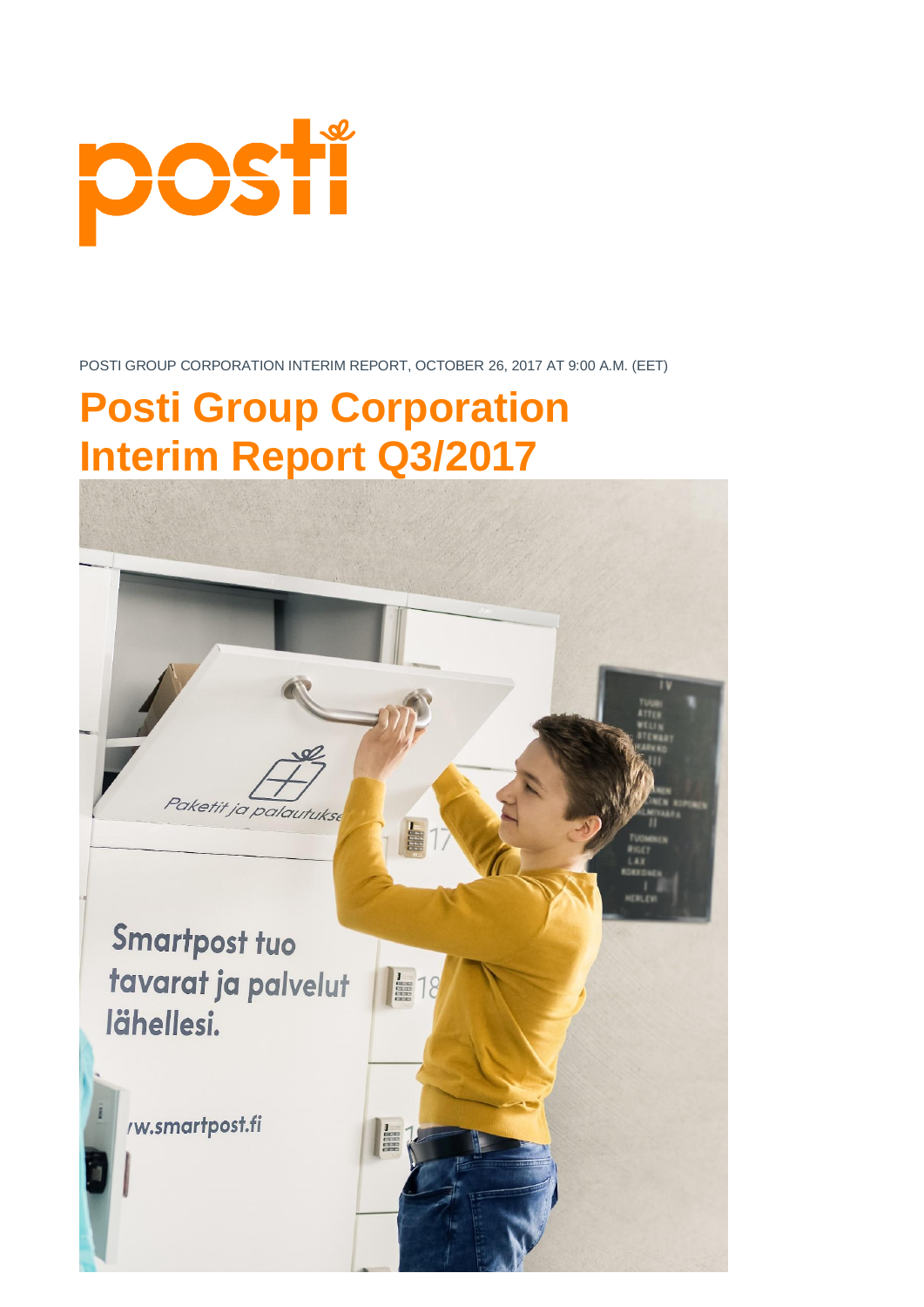# **Posti's Q3/2017: Parcel and Logistics Services grew to exceed Postal Services in net sales**

# **Posti Group Corporation Interim Report Q3/2017**

# **July–September**

# **Financial highlights**

- The Group's net sales increased by 0.7% to EUR 378.6 (376.0) million.
- The Group's adjusted EBITDA declined to EUR 22.4 (32.1) million, 5.9% (8.5%).
- The Group's EBITDA declined to EUR 17.9 (39.2) million, 4.7% (10.4%).
- The adjusted operating result declined to EUR 3.6 (11.7) million, or 1.0% (3.1%) of net sales.
- The operating result declined and amounted to EUR -35 (18.8) million, representing -9.2% (5.0%) of net sales. In conjunction with the restructuring of OpusCapita, the Group recognized impairment of goodwill in the amount of EUR 33.9 million.

# **Operational highlights**

- During the third quarter, Parcel and Logistics Services grew to exceed Postal Services in net sales.
- The combined parcel volume of Finland and the Baltic countries increased by 11%. Measured in waybills and excluding food logistics. Posti's domestic freight grew by 8%. The number of addressed letters decreased by 13% in Finland.
- Mail items covered by the universal service obligation accounted for 4.3% (3.9%) of all of Posti's mail items.
- On September 14, 2017, the Helsinki Court of Appeal issued a positive ruling for Posti in a case concerning the compensation of value added taxes.
- On September 28, 2017, Service Sector Employers Palta and the Finnish Post and Logistics Union PAU concluded negotiations on a new collective agreement for the mail communications and logistics industry that was approved by the Boards of Directors of both parties. The new collective agreement will enter into force on November 1, 2017, and remain valid until October 31, 2019.
- The number of working days was 65 (66). The number of working days affects the Group's net sales and result, having an impact on both year-on-year comparisons and comparisons between consecutive quarters.

# **January–September**

# **Financial highlights**

- The Group's net sales grew by 3.8% to EUR 1,194.7 (1,151.0) million.
- The Group's adjusted EBITDA declined to EUR 77.7 (83.7) million, 6.5% (7.3%).
- The Group's EBITDA declined to EUR 60.8 (77.5) million, 5.1% (6.7%).
- The adjusted operating result declined to EUR 19.4 (24.4) million, or 1.6% (2.1%) of net sales.
- The operating result declined and amounted to EUR -32.5 (16.5) million, or -2.7% (1.4%) of net sales.

# **Operational highlights**

- The combined parcel volume of Finland and the Baltic countries increased by 7%. Measured in waybills and excluding food logistics, Posti's domestic freight grew by 8%. The number of addressed letters decreased by 10% in Finland.
- Posti began the construction of a 26,000 m<sup>2</sup> freight terminal on Suokalliontie in Vantaa, Finland. The new terminal represents a response to the growth of the freight business.

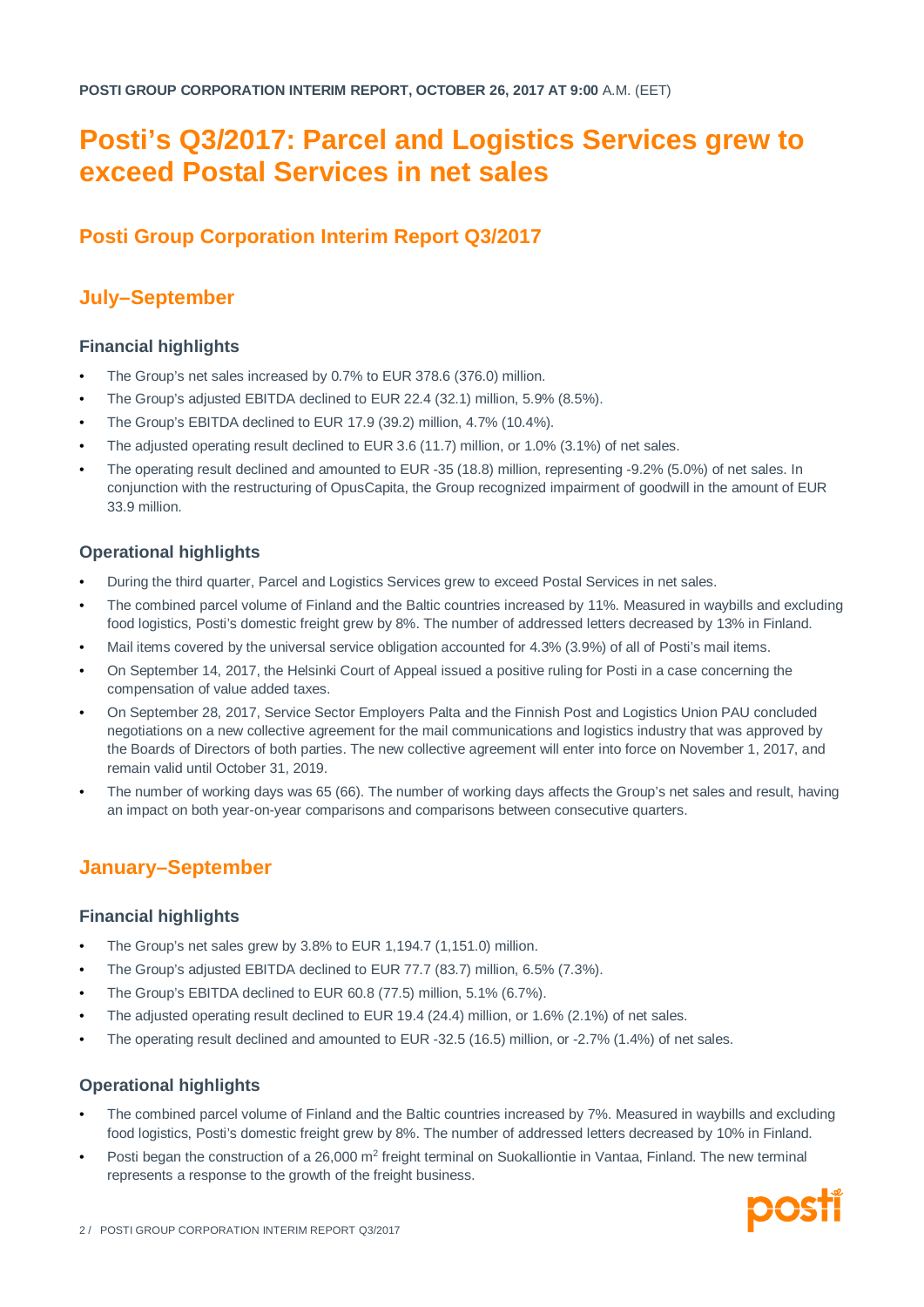- Posti's structural transformation continued:
	- o In January, Posti acquired HR Hoiva Oy (now known as Posti Kotipalvelut Oy), a provider of home care and personal assistance services to municipalities, joint municipal authorities and private customers.
	- o In April, Posti and Solemo Oy (SOL) established Flexo, a joint venture that provides in-house logistics services.
	- o In May, the Group's subsidiary OpusCapita announced that it will sell its Finance and Accounting Outsourcing (FAO) business to Longship AS, a Norwegian private equity investor. The transaction was finalized in September.
	- o Posti acquired the personal assistance business of SOL Henkilöstöpalvelut Oy in the summer.
	- o Also in the summer, Posti strengthened its early-morning delivery by acquiring the early-morning delivery operations of Kaakon Viestintä and merging Posti's early-morning delivery operations into a newly established subsidiary, Posti Palvelut Oy.
- Mail items covered by the universal service obligation accounted for 4.2% (4.4%) of all of Posti's mail items.
- The number of working days was 189 (190).

# **Outlook**

- Net sales in euros for the year are further expected to increase compared to the previous year. The Group's adjusted operating result is expected to remain on par with the previous year or decrease slightly. The operating result for 2017 will include significant special items.
- Previously the adjusted operating result was expected to remain on par with previous year.

Figures in brackets refer to the comparison period, i.e. the same period last year, unless otherwise stated.

|  | <b>Key figures of Posti Group</b> |
|--|-----------------------------------|
|  |                                   |

|                                           | 7-9 2017 | 7-9 2016 | $1 - 92017$ | $1 - 92016$ | $1 - 122016$ |
|-------------------------------------------|----------|----------|-------------|-------------|--------------|
| Net sales, EUR million                    | 378.6    | 376.0    | 1,194.7     | 1,151.0     | 1,607.6      |
| Adjusted EBITDA, EUR million              | 22.4     | 32.1     | 77.7        | 83.7        | 126.7        |
| Adjusted EBITDA, %                        | 5.9      | 8.5      | 6.5         | 7.3         | 7.9          |
| EBITDA, EUR million                       | 17.9     | 39.2     | 60.8        | 77.5        | 116.0        |
| EBITDA, %                                 | 4.7      | 10.4     | 5.1         | 6.7         | 7.2          |
| Adjusted operating result, EUR million    | 3.6      | 11.7     | 19.4        | 24.4        | 47.1         |
| Adjusted operating result, %              | 1.0      | 3.1      | 1.6         | 2.1         | 2.9          |
| Operating result, EUR million             | $-35.0$  | 18.8     | $-32.5$     | 16.5        | 30.7         |
| Operating result, %                       | $-9.2$   | 5.0      | $-2.7$      | 1.4         | 1.9          |
| Result before taxes, EUR million          | $-36.7$  | 16.8     | $-39.3$     | 14.8        | 29.5         |
| Result for the period, EUR million        | $-35.1$  | 13.6     | $-42.2$     | 12.8        | 23.2         |
| Cash flow from operating activities       |          |          | 44.8        | 9.0         | 63.1         |
| Return on equity (12 months), %           |          |          | $-5.8$      | 2.7         | 3.9          |
| Return on invested capital (12 months), % |          |          | $-2.2$      | 3.7         | 5.1          |
| Equity ratio, %                           |          |          | 48.0        | 48.4        | 54.9         |
| Gearing, %                                |          |          | $-2.9$      | $-7.9$      | $-13.6$      |
| Gross capital expenditure, EUR million    | 16.6     | 17.3     | 52.9        | 77.0        | 100.4        |
| Employees on average                      |          |          | 20,479      | 20,759      | 20,632       |
| Employees on average, FTE                 |          |          | 18,280      | 18,620      | 18,529       |
| Dividends, EUR million                    |          |          |             |             | 60.0         |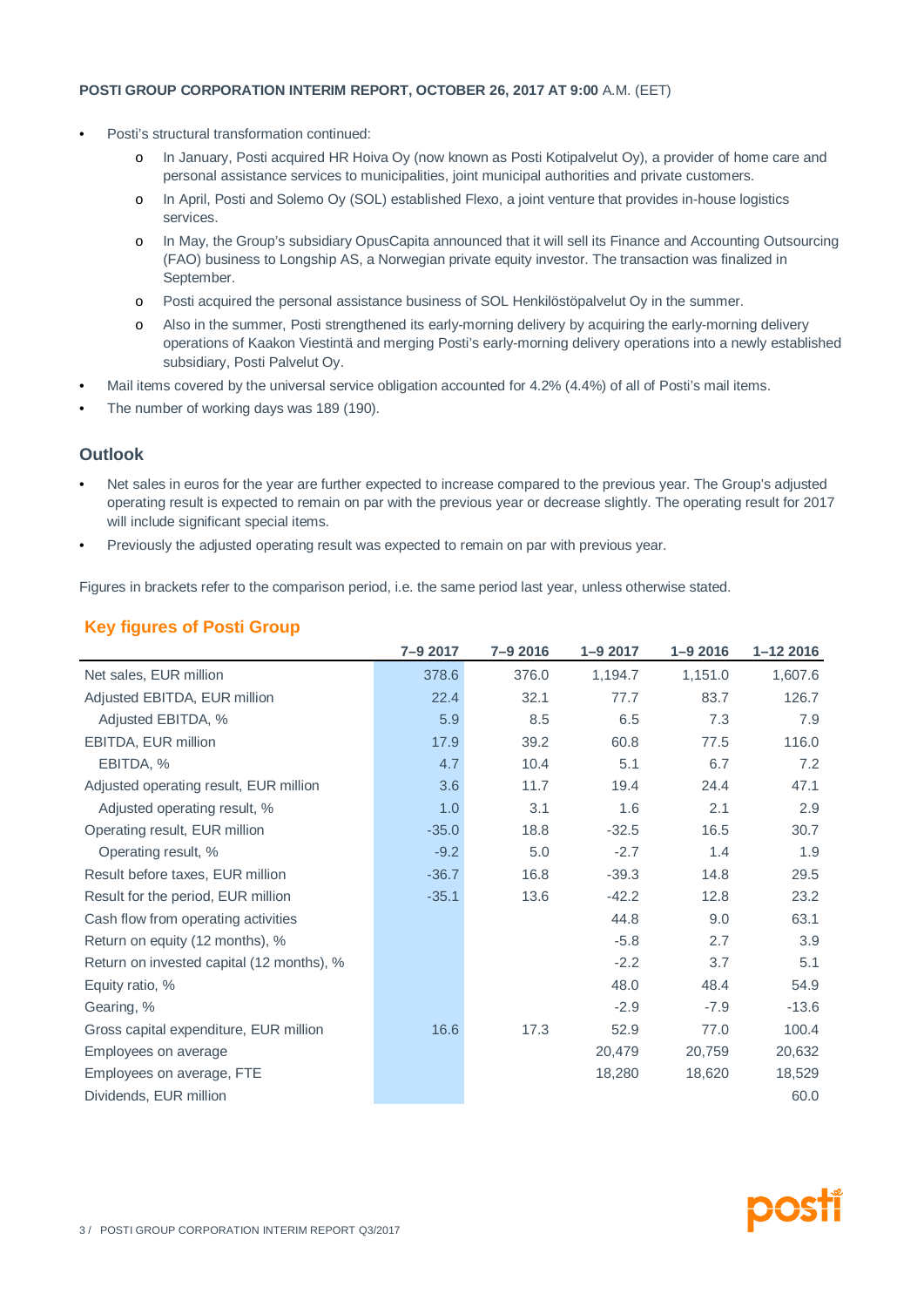# **Heikki Malinen, President and CEO**

"E-Commerce is growing very strongly and Posti, as Finland's largest logistics company, is active in this development.

Posti continues to undergo a multi-year structural transformation as communication shifts from paper to digital and competition increases in traditional postal operations. A clear indication of this transformation is that Parcel and Logistics Services accounted for a higher share of Posti's net sales in the third quarter than traditional postal services. The decline in the volume of addressed letters shows signs of accelerating, but e-commerce trends and the digital transformation also present opportunities for growth.

Posti has developed a new strategy and updated its financial targets for the next three years. The postal sector is in a transformation of historic proportions, and Posti will continue its determined efforts aimed at renewal. The company has a strong focus on improving quality and the customer experience. Posti will pursue growth in e-commerce and related solutions, end-to-end logistics solutions ranging from transport to in-house logistics, new services and OpusCapita.

At the core of the strategy are four objectives that will allow Posti to achieve renewal and emerge as a winner through this period of transformation: success in e-commerce, maintaining the importance of letters among customers, the renewal of Posti's service culture, and leveraging the digital transformation to improve Posti's services.

The third quarter of the year was challenging for Posti. Net sales grew by nearly one percent, but the result was modest. Among the positives during the period were strong parcel growth and the high volumes of freight operations. The challenge was the steep decline in the volume of letters, which we were not able to fully compensate for in our production in the third quarter.

The restructuring of the OpusCapita segment is moving ahead as planned. The new OpusCapita will focus on B2B customers by providing global solutions for sourcing, invoice processing, cash management and financing."

#### APPENDICES

Posti Group's Interim Report in full (PDF)

#### FURTHER INFORMATION

Heikki Malinen, President and CEO, and Sari Helander, CFO Tel. +358 20 452 3366 (MediaDesk)

FINANCIAL CALENDAR IN 2018 Financial statements for 2017: March 1, 2018, at 10:00 a.m.

DISTRIBUTION NASDAQ OMX Helsinki Key media www.posti.com/talous

IMAGES AND LOGOS www.posti.com/media

*Posti is a service provider that delivers the smartest and most customer-focused postal and logistics services in the market. Posti is expanding into new service areas and playing an increasingly significant role in the daily life of its customers. We operate in 11 countries, our net sales in 2016 amounted to EUR 1,600 million and the number of our personnel is approximately 20,500. Our businesses also include the logistics service provider Itella Russia and the electronic business specialist OpusCapita. www.posti.com.*

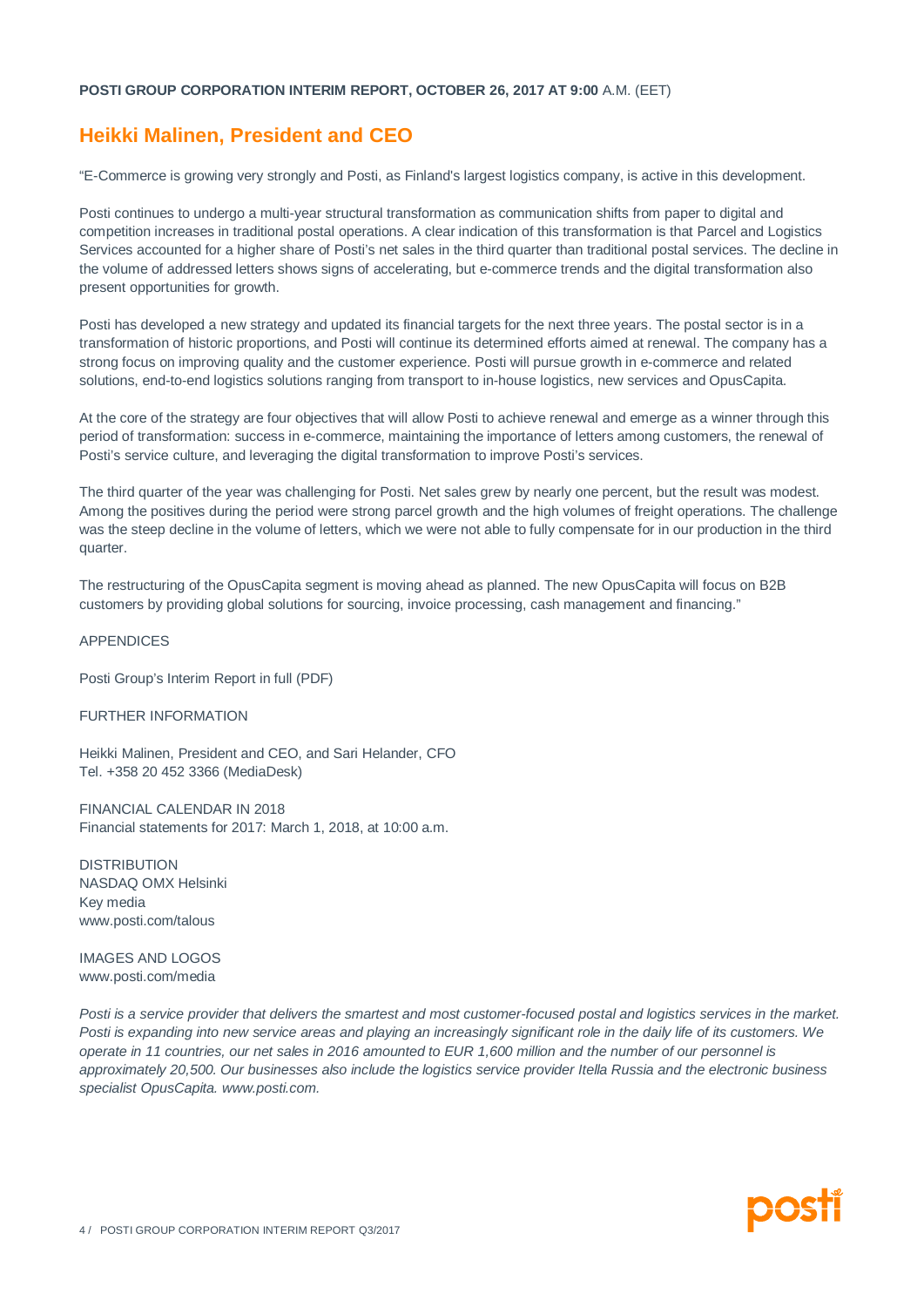### **Market situation and business environment in January–September 2017**

According to the Bank of Finland, economic growth in 2017 is stronger than expected. Economic growth for the full year is particularly supported by growth in the first half of the year as well as growth in net exports. According to the Finnish Transport Agency, transport volumes in heavy traffic have continued to increase since April 2016, which was also seen in Posti's higher freight volumes.

The growth of e-commerce picked up speed toward the end of the review period, which was reflected favorably in Posti's parcel volumes.

However, the decline in traditional mail delivery volumes and the accelerating shift from paper to online communications continued. The rate of decline in Posti's volume of addressed letters was higher in the third quarter than previously, at 13%. The same trend is also evident in OpusCapita, particularly in the volumes of iPost products and printing services. Competition in mail delivery has also increased. In addition to Posti, there are currently 13 operators delivering mail in Finland.

The ruble appreciated by 3.2% compared to the previous year. In October, the IMF predicted that the Russian GDP will grow by 1.8% this year and 1.6% next year. The Russian Ministry of Finance, for its part, predicted that Russian GDP growth will be as high as 2.1% in 2017 and 2018.

A collective agreement for the mail communications and logistics industry was approved on September 28, 2017. The new agreement will enter into force on November 1, 2017, and remain valid for two years. Achieving a two-year agreement is very significant for Posti in the current period of major transformation, and it provides an excellent foundation for the company to continue its essential renewal in a controlled manner.

The President of Finland signed the reformed Postal Act on September 8, 2017. The Postal Act reform is a continuation of the amendments to the Postal Act that entered into force last year and introduced free competition in letter delivery. The change took effect on September 15, 2017, and it applies to universal service products, namely stamped letters and cards. For parcels, the universal service concept covers parcels sent to addresses outside Finland and paid for with stamps. The delivery of newspapers and magazines is not covered by the Postal Act.

Following the changes, five-day delivery of universal service letters will continue in a large part of Finland, namely the areas that do not have early-morning delivery networks maintained by newspapers. In these areas, Posti will be required to arrange competitive bidding for delivery starting next summer. In urban areas, delivery on at least three days per week is allowed is the area in question has an early-morning delivery network for newspapers.

# **Posti's strategy 2018–2020**

Posti's Board of Directors has approved Posti's strategy and financial targets for the next three years. The postal sector is in a transformation of historic proportions, and Posti will continue its determined efforts aimed at renewal. The Group will have a strong focus on improving quality and the customer experience. Posti will pursue growth in e-commerce and related solutions, end-to-end logistics solutions ranging from transport to in-house logistics, new services and OpusCapita.

At the core of the strategy are four objectives that will allow Posti to achieve renewal and emerge as a winner through this period of transformation: win e-commerce play, keep mail relevant to customers, renew service culture – Posti Orange, and digitally powered to secure your service delivery.

#### **Updated financial targets:**

- · Adjusted operating result percentage: 4%
- Return on capital employed: 10%
- Net debt / adjusted EBITDA: less than 2.0x
- · Dividends: continuously increasing

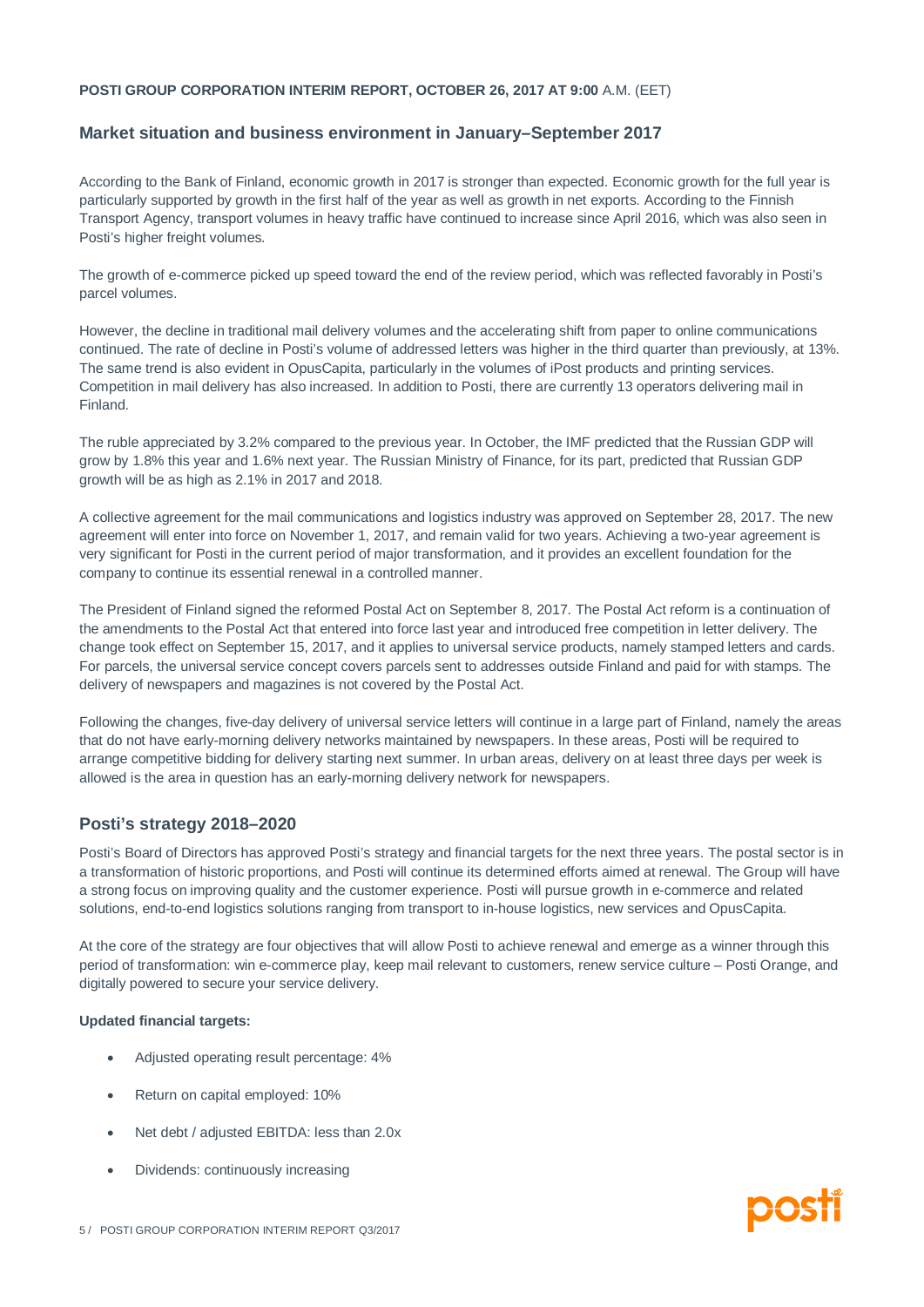# **Net sales and profit performance in July–September 2017**

The number of working days in the third quarter was lower than in the previous year by one day. The number of working days affects the Group's net sales and result.



The Group's net sales increased by 0.7% to EUR 378.6 (376.0) million. Net sales grew by 1.0% in Finland and declined by 0.8% in other countries. International operations accounted for 15.2% (15.4%) of net sales.

The Group's adjusted EBITDA declined to EUR 22.4 (32.1) million, 5.9% (8.5%). EBITDA declined to EUR 17.9 (39.2) million, 4.7% (10.4%).

The adjusted operating result declined to EUR 3.6 (11.7) million, or 1.0% (3.1%) of net sales. The decline in the adjusted operating result was attributable to the weaker result of Mail, Parcel and Logistics Services as well as OpusCapita.

Special items affecting the result negatively amounted to EUR 38.6 (-7.1) million. In conjunction with the restructuring of OpusCapita and the refocusing of its operations, the future outlook and cash flow forecasts of the cash generating unit have been updated. Based on this assessment, the Group recognized impairment of goodwill in the amount of EUR 33.9 million.

The operating result was EUR -35.0 (18.8) million, or -9.2% (5.0%) of net sales.

The operating result before taxes was EUR -36.7 (16.8) million.

Mail items covered by the universal service obligation accounted for 4.3% (3.9%) of all of Posti's mail items. Operations under the universal service obligation amounted to EUR 26.3 (26.8) million, or 7.0% (7.2 %) of the Group's net sales.

# **Net sales and profit performance in January–September 2017**

The number of working days in January–September was lower than in the previous year by one day. The number of working days affects the Group's net sales and result.



The Group's net sales grew by 3.8% to EUR 1,194.7 (1,151.0) million. Net sales increased by 3.4% in Finland and by 6.2% in other countries. International operations accounted for 14.9% (14.6%) of net sales.

The Group's adjusted EBITDA declined to EUR 77.7 (83.7) million, 6.5% (7.3%). The Group's EBITDA declined to EUR 60.8 (77.5) million, 5.1% (6.7%).

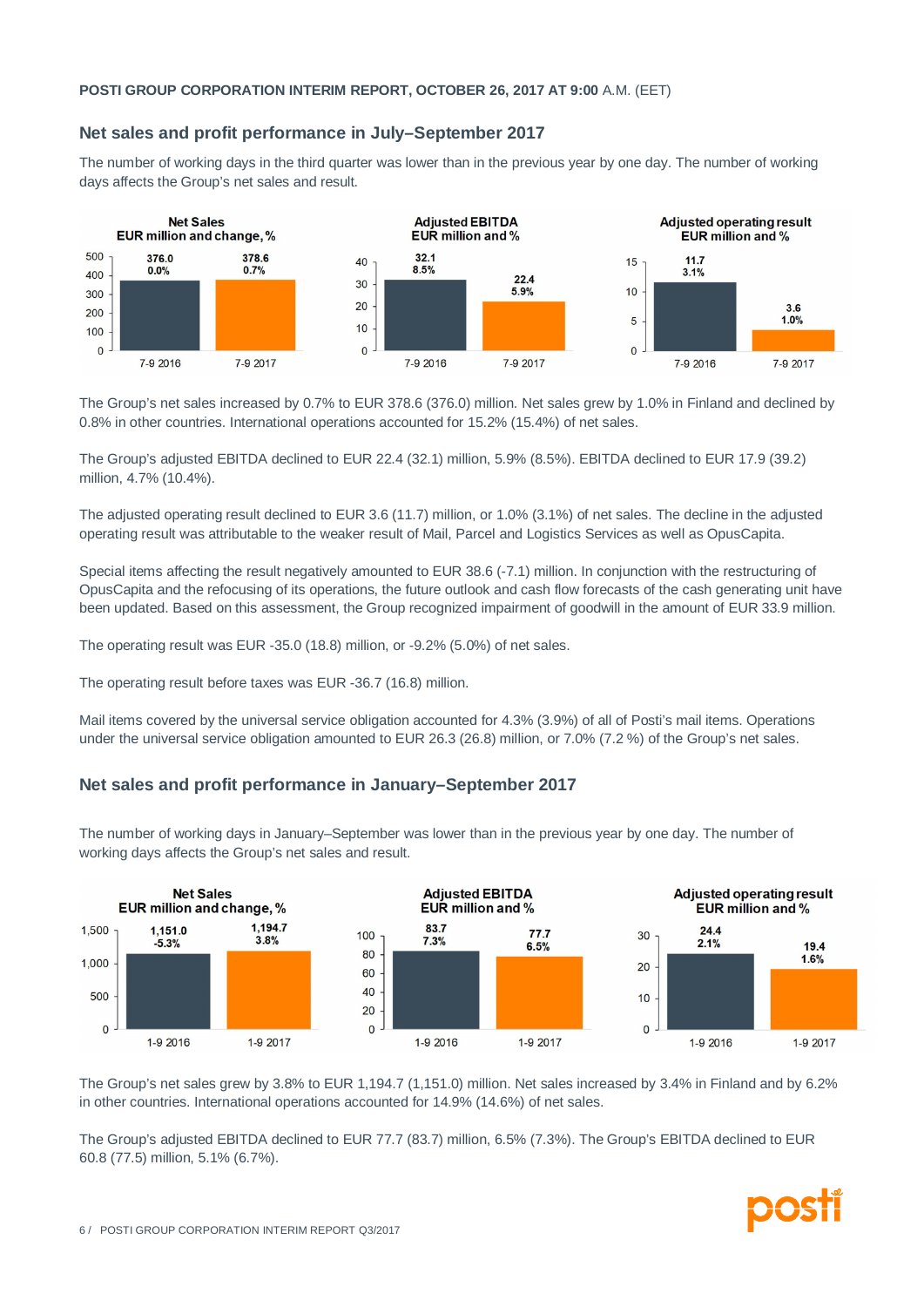The adjusted operating result declined to EUR 19.4 (24.4) million, or 1.6% (2.1%) of net sales.

Special items affecting the result negatively amounted to EUR 51.9 (7.9) million. The special items include gains from the sale of real estate after Posti sold the main post office building in Seinäjoki in May. As part of the restructuring of OpusCapita and the refocusing of its operations, the future outlook and cash flow forecasts of the cash-generating unit have been updated. Based on this assessment, the Group recognized impairment of goodwill in the amount of EUR 33.9 million.

The operating result was EUR -32.5 (16.5) million, or -2.7% (1.4%) of net sales.

The operating result before taxes was EUR -39.3 (14.8) million.

The Group's net financing costs amounted to EUR 6.7 (1.7) million. The change was attributable to exchange rate differences and special items.

Return on equity was -5.8% (2.7%).

Mail items covered by the universal service obligation accounted for 4.2% (4.4%) of all of Posti's mail items. Operations under the universal service obligation amounted to EUR 82.4 (93.0) million, or 6.9% (8.1%) of the Group's net sales.

# **Mail, Parcel and Logistics Services**

#### **July–September**

The year-on-year development of Posti's product volumes was as follows:

- Addressed letters -13% (-5%)
- · Parcels in Finland and the Baltics +11% (+4%), of which B2C parcels +14% (+9%)
- · Domestic freight\* measured in waybills +8% (+10%)
- · Warehouse fill rate in Finland on average in July-September 78% (68%)

\* The reported figure for domestic freight excludes food logistics

The total amount of parcels delivered by Posti in Finland and the Baltic countries was 9.5 (8.6) million parcels. The figure does not include letter-like e-commerce items. In the Baltic countries, parcel volumes increased by 6%.

The net sales of Mail, Parcel and Logistics Services increased to EUR 311.4 (306.0) million. Net sales are itemized below.

**Net sales of Mail and Marketing Services, Press Services, Parcel Services and Logistics Services:**

| Net sales, EUR million      | 7-9 2017 | $7 - 92016$ | Change   |
|-----------------------------|----------|-------------|----------|
| Mail and Marketing Services | 113.6    | 120.0       | $-5.3\%$ |
| <b>Press Services</b>       | 40.6     | 40.3        | 0.8%     |
| <b>Parcel Services</b>      | 66.5     | 63.9        | 4.1%     |
| <b>Logistics Services</b>   | 92.1     | 82.9        | 11.0%    |

The net sales of Mail and Marketing Services were affected by the decline in domestic delivery product volumes, which was partly compensated for by changes in pricing. The net sales of Parcel Services grew particularly due to growth in consumer parcels, but the increase in net sales was affected by a decline in the volume of letter-like items, a lower average price and a change in VAT charged for consumer parcels last year. Parcel Services saw positive development, particularly in the volumes of domestic B2C parcels and international B2C parcels addressed to Finland. The number of parcels going through parcel points grew by 8.6%. At the end of September, Posti had a total of 1,429 service points in Finland, of which 501 were parcel points. In Logistics Services, the net sales of domestic freight increased, with acquisitions also playing a part in the growth. In the warehouse business, warehouse fill rates improved.

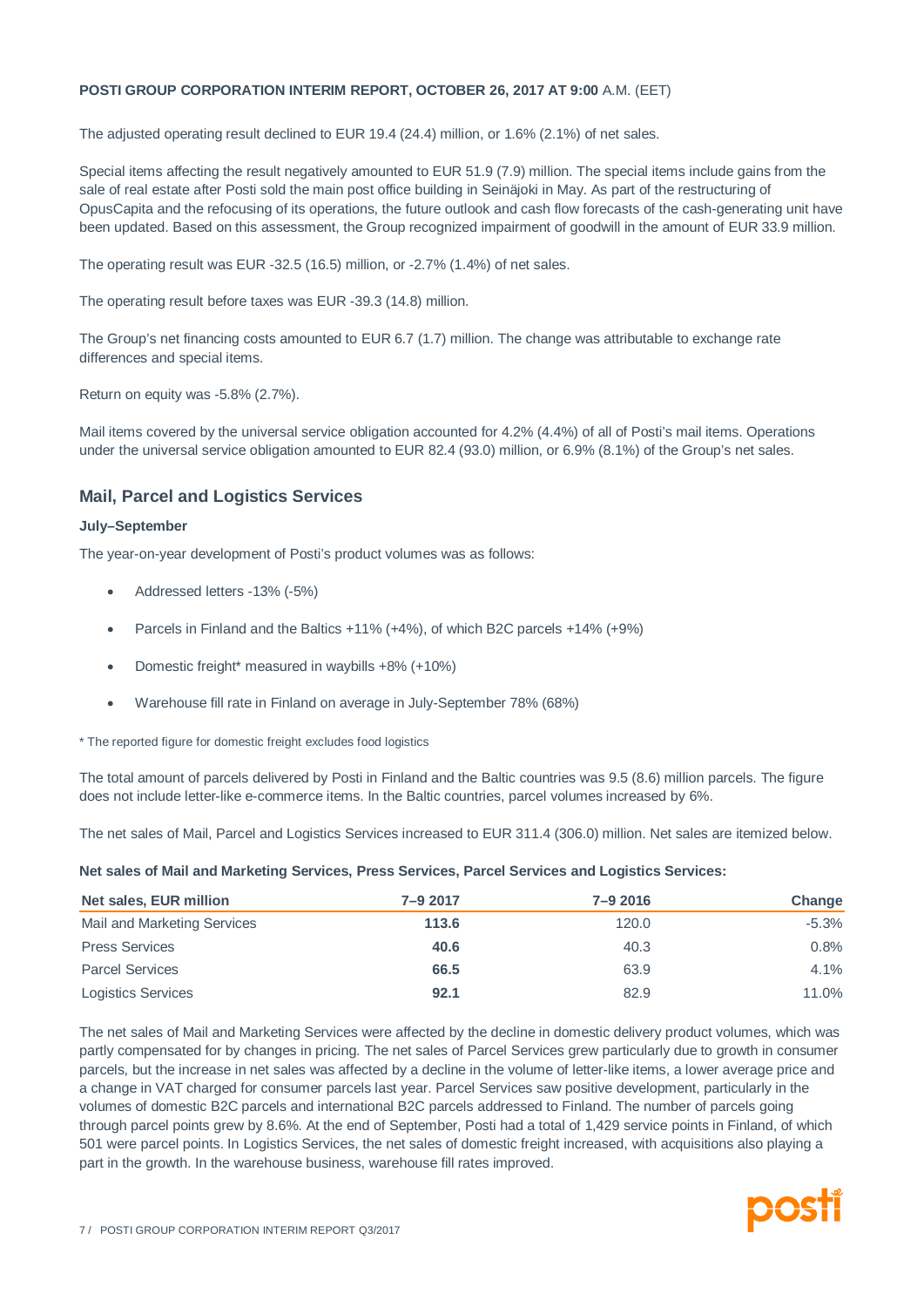The adjusted EBITDA of Mail, Parcel and Logistics Services declined to EUR 13.7 (21.7) million, 4.4% (7.1%). The adjusted EBITDA was particularly weighed down by a decline in the net sales of Mail and Marketing Services, which was not fully compensated for by cost savings in production. In addition, the profitability of freight services was weak in the third quarter. The result in the previous year was improved by refunds of international terminal dues. EBITDA declined to EUR 12.7 (20.3) million.

The adjusted operating result decreased to EUR 3.4 (11.0) million, 1.1% (3.6%). The result was weighed down by, among other things, investments in new businesses, such as home services and digital services.

Special items affecting the result negatively recognized during the period amounted to EUR 0.9 (1.4) million. The special items were related to personnel restructuring in both the review period and the comparison period.

The operating result declined to EUR 2.4 (9.6) million.

Posti has signed extensive cooperation agreements on Smartpost parcel lockers to be installed in the lobbies of new apartment buildings with YIT, Bonava, Skanska, SRV, Sato, Heka (the housing company of the City of Helsinki), Espoon Asunnot (the housing company of the City of Espoo) and Kojamo. Posti has also signed an agreement with Securitas on parcel lockers to be installed in office buildings.

#### **January–September**

The year-on-year development of Posti's product volumes was as follows:

- Addressed letters -10% (-6%)
- Parcels in Finland and the Baltics +7% (+4%), of which B2C parcels +9% (+6%)
- · Domestic freight\* measured in waybills +8% (+7%)
- · Warehouse fill rate in Finland on average in January-September 77% (70%)

\* The reported figure for domestic freight excludes food logistics

The total amount of parcels delivered by Posti in Finland and the Baltic countries was 28.2 (26.2) million parcels. The figure does not include letter-like e-commerce items. In the Baltic countries, parcel volumes increased by 10%.

The volume of electronic Netposti letters fell by 2%. The number of digital mailbox Netposti users increased by 15% and stood at 774,000 (674,000) at the end of September.

The net sales of Mail, Parcel and Logistics Services increased to EUR 981.2 (942.8) million. Net sales are itemized below.

**Net sales of Mail and Marketing Services, Press Services, Parcel Services and Logistics Services:**

| Net sales, EUR million      | $1 - 92017$ | $1 - 92016$ | Change   |
|-----------------------------|-------------|-------------|----------|
| Mail and Marketing Services | 382.5       | 393.7       | $-2.8\%$ |
| <b>Press Services</b>       | 123.6       | 126.6       | $-2.3%$  |
| <b>Parcel Services</b>      | 203.7       | 197.9       | 2.9%     |
| <b>Logistics Services</b>   | 275.8       | 227.3       | 21.3%    |

The net sales of Mail and Marketing Services were affected by the decline in domestic delivery product volumes, which was partly compensated for by changes in pricing. Parcel Services saw strong growth, particularly in the volumes of domestic B2C parcels and international B2C parcels addressed to Finland. The number of parcels going through parcel points grew by 16.0%. The net sales of Parcel Services grew particularly due to growth in consumer parcels, but the increase in net sales was affected by a decline in the volume of letter-like items, a lower average price and a change in VAT charged for consumer parcels last year. In Logistics Services, the net sales of domestic freight increased, with acquisitions also playing a part in the growth. In the warehouse business, warehouse fill rates improved.

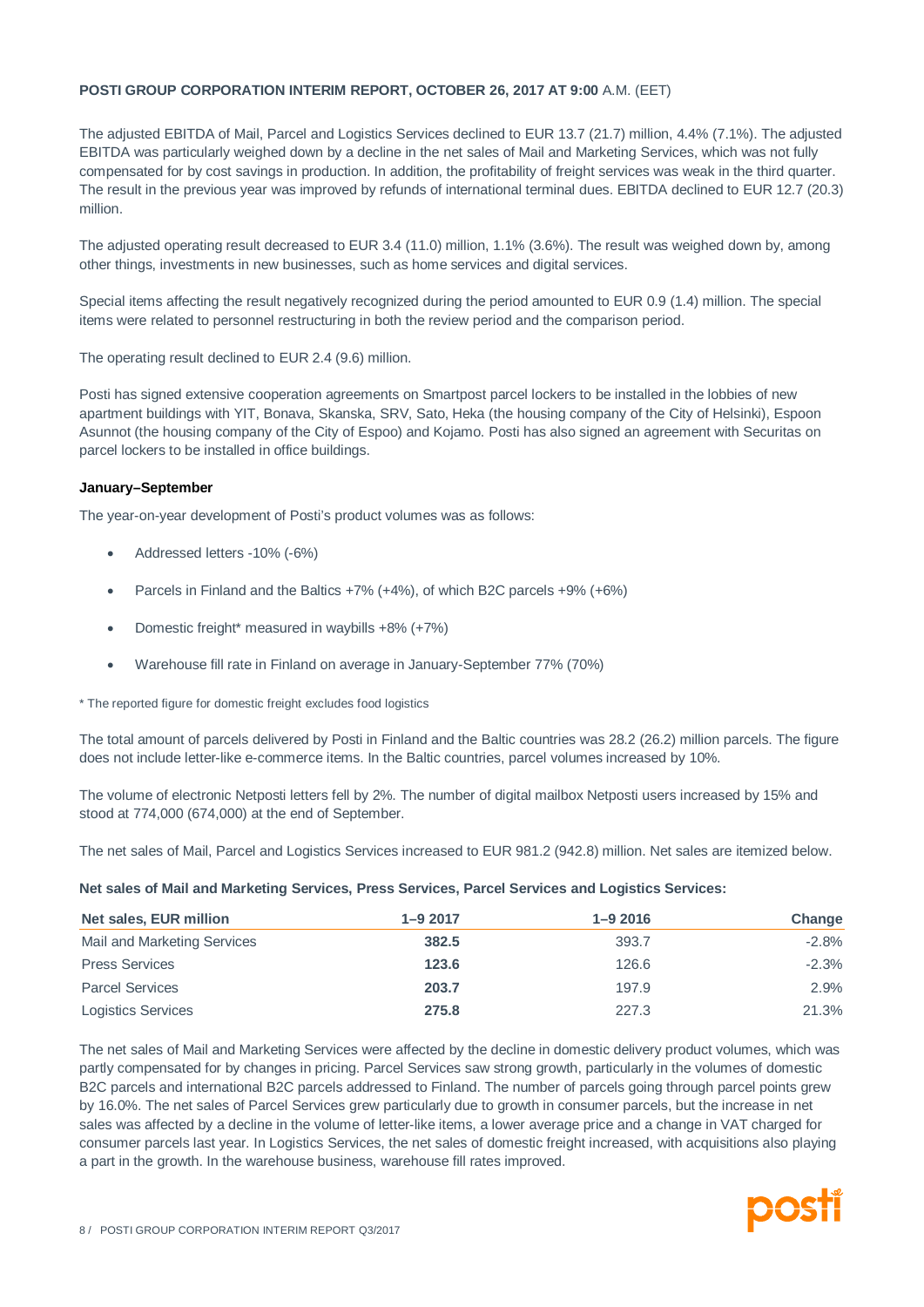The adjusted EBITDA of Mail, Parcel and Logistics Services declined to EUR 56.1 (60.6) million, 5.7% (6.4%). The adjusted EBITDA was weighed down by a decline in the net sales of Mail and Marketing Services, which was not fully compensated for by cost savings in production. The result in the previous year was improved by refunds of international terminal dues. EBITDA improved to EUR 52.1 (46.7) million.

The adjusted operating result decreased to EUR 24.6 (29.5) million, 2.5% (3.1%). The weaker result of traditional postal operations was compensated for by the improved net sales and profitability of freight and parcel services.

Special items affecting the result negatively recognized during the period amounted to EUR 4.0 (13.9) million. The special items were related to personnel restructuring in both the review period and the comparison period.

The operating result improved to EUR 20.6 (15.6) million.

In January, Posti acquired HR Hoiva Oy (now known as Posti Kotipalvelut Oy).

In April, Posti and Solemo Oy established Flexo, a joint venture that provides in-house logistics services.

In the summer, Posti strengthened its early-morning delivery by acquiring the early-morning delivery operations of Kaakon Viestintä and merging Posti's early-morning delivery operations into a newly established subsidiary, Posti Palvelut Oy.

Also in the summer, Posti acquired the personal assistance business of SOL Henkilöstöpalvelut Oy.

#### **Itella Russia**

#### **July–September**

Itella Russia's net sales turned to growth in the third quarter. Measured in local currency, the rate of growth was 3.8%. Reported euro-denominated net sales increased by 9.2% to EUR 29.4 (26.9) million. The growth in net sales was attributable to the improved economic climate as well as higher volumes among the existing customers in the warehousing business and in air and sea freight.

The adjusted EBITDA was EUR 1.0 (1.1) million, 3.4% (4.0%). EBITDA was EUR 0.9 (1.0) million. Profitability continued to be weighed down by currency-denominated leases. Itella Russia is continuing to implement measures to improve its EBITDA.

The adjusted operating result was EUR -0.7 (-0.6) million. The average fill rate for warehouses in Moscow was 87% (76%), while that of other regions was 72% (86%). The higher fill rate for warehouses in Moscow was mainly due to the closure of warehouses.

The operating result was EUR -0.8 (-0.7) million.

#### **January–September**

Measured in local currency, Itella Russia's increased slightly, by 0.2%. Euro-denominated net sales increased by 17.8% to EUR 86.1 (73.1) million. Net sales were favorably affected by the appreciation of the ruble as well as the growth of the transport business, which was compensated for by the decline in the capacity of the warehousing business.

The adjusted EBITDA improved to EUR 2.0 (0.2) million, 2.4% (0.3%). The increase was mainly attributable to the stronger ruble. EBITDA declined to EUR 1.8 (2.3) million.

The adjusted operating result improved to EUR -3.4 (-4.5) million due to the optimization of warehouse space in the Moscow region and the appreciation of the ruble.

The average fill rate for warehouses showed a year-on-year increase in Moscow and a decrease in other regions. The average fill rate for warehouses in Moscow was 82% (78%), while that of other regions was 74% (87%). One large warehouse in Moscow was closed down in the first quarter, which has had a positive effect on the fill rate of warehouses in Moscow from March onwards.

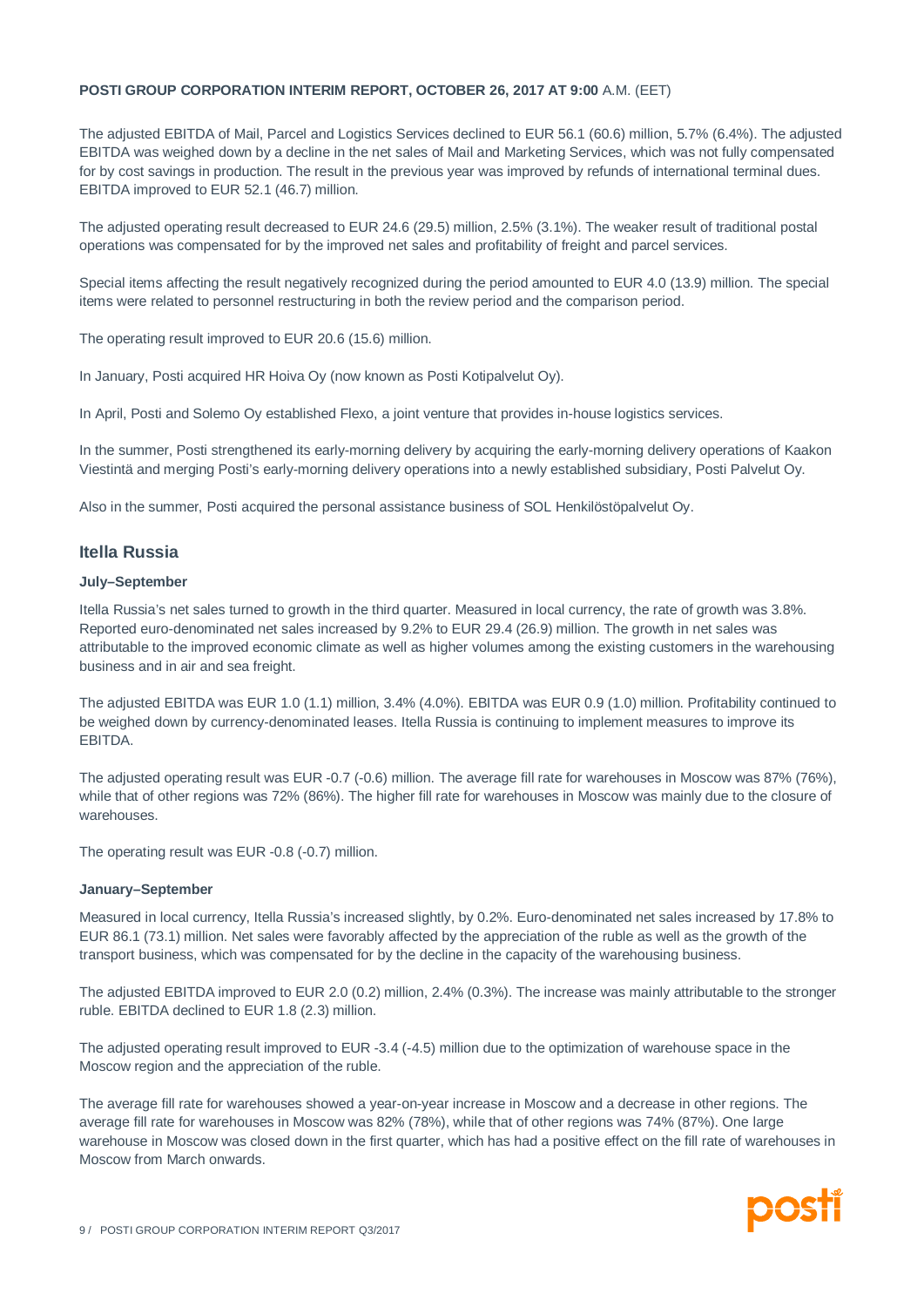The Russian ruble appreciated by 3.2% compared to the previous year.

The operating result declined to EUR -3.6 (-2.5) million.

# **OpusCapita**

#### **July–September**

The year-on-year development of OpusCapita's volumes was as follows:

- Electronic transactions (comparable) +23%
- · iPost products -5%

The total transaction volume, which consists of printed letters, mailed paper letters and electronic transactions, was 118 million transactions. The electronic transaction volume was 63 million transactions, which represents 54% of the total transaction volume. Traditional mail delivery volumes are declining and paper communications are increasingly moving online. In OpusCapita, this shift is particularly reflected in the declining volumes of iPost products. The decline in volumes was also significant in basic printing services.

OpusCapita's net sales decreased by 7.7% to EUR 52.5 (56.8) million. Some 60% of the net sales came from Finland, while the remaining 40% was from other countries. The net sales of the Buyer-Supplier Ecosystem business decreased by 0.7% in the third quarter.

Adjusted EBITDA declined to EUR 3.9 (5.4) million, 7.4% (9.6%). EBITDA declined to EUR 1.2 (4.7) million.

The adjusted operating result decreased to EUR 1.4 (2.8) million, 2.6% (5.0%). The decline was attributable to the lower volumes of iPost products as well as investments in the development of the Buyer-Supplier Ecosystem business.

Special items affecting the result negatively amounting to EUR 36.8 (0.7) were recognized during the review period, related to corporate transactions. In conjunction with the restructuring of OpusCapita and the refocusing of its operations, the future outlook and cash flow forecasts of the cash generating unit have been updated. Based on this assessment, the Group recognized impairment of goodwill in the amount of EUR 33.9 million.

The operating result declined to EUR -35.4 (2.1) million.

OpusCapita is carrying out significant restructuring measures. OpusCapita sold its Finance and Accounting Outsourcing business in September. In addition, the digitizing production in Sweden, Norway and Poland was outsourced to the USbased BancTec on October 2, 2017. OpusCapita's sending of documents and invoices as well as the digitizing operations in Finland were transferred to Posti's Postal Services business group effective from October 1, 2017. The Buyer-Supplier Ecosystem business will be separated into a unit of its own.

On July 13, 2017, OpusCapita acquired Billexco AG, a Switzerland-based e-invoicing operator.

#### **January–September**

The year-on-year development of OpusCapita's volumes was as follows:

- · Electronic transactions (comparable) +20%
- · iPost products -4%

The total transaction volume, which consists of printed letters, mailed paper letters and electronic transactions, was 370 million transactions. The electronic transaction volume was 187 million transactions, which represents 50% of the total transaction volume. Traditional mail delivery volumes are declining and paper communications are increasingly moving online. In OpusCapita, this shift is particularly reflected in the declining volumes of iPost products.

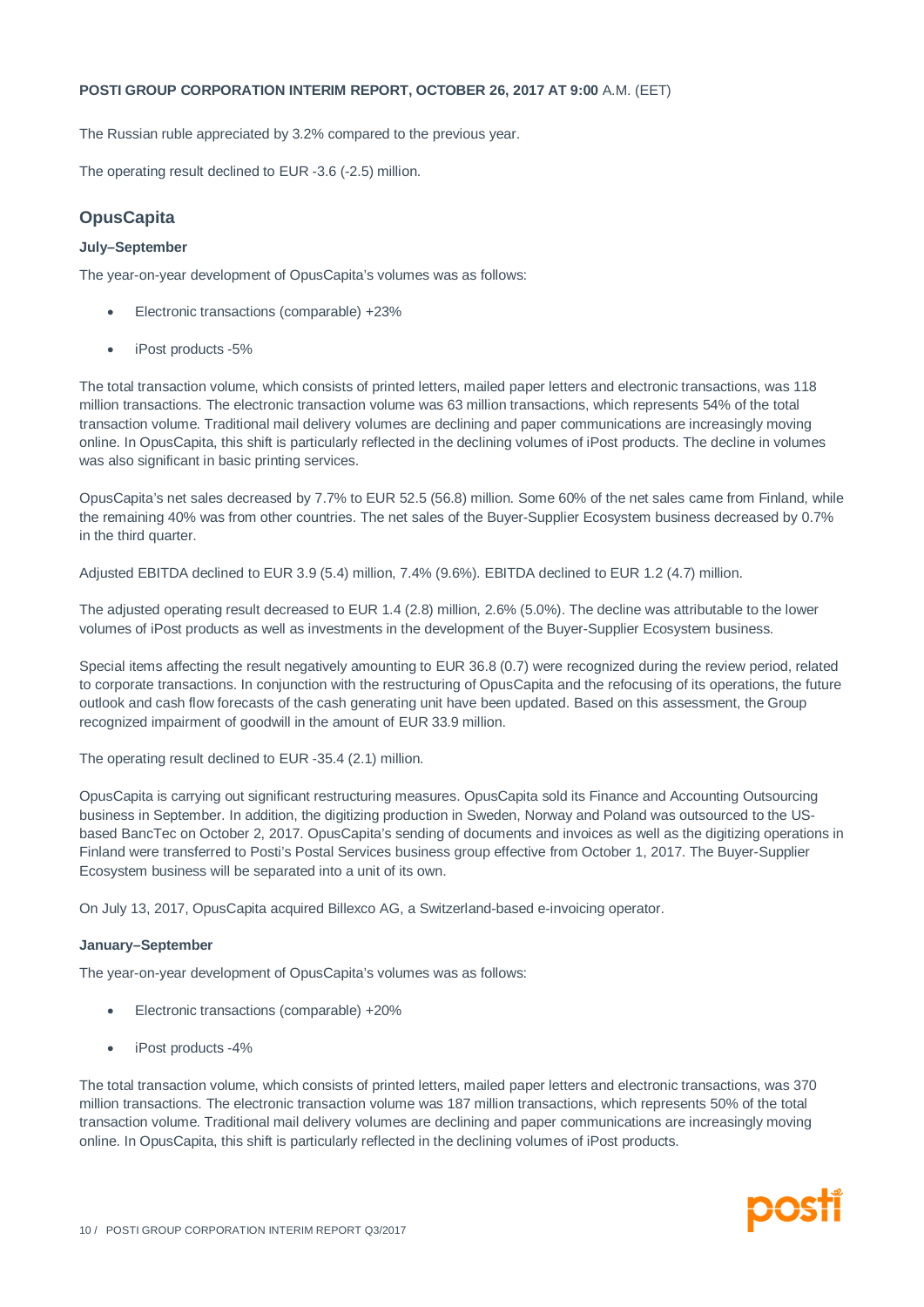OpusCapita's net sales decreased by 4.2% to EUR 171.5 (179.0) million. Some 59% of the net sales came from Finland, while the remaining 41% was from other countries. The Buyer-Supplier Ecosystem business grew by 7.9%, mainly due to an acquisition.

Adjusted EBITDA declined to EUR 10.2 (13.0) million, 5.9% (7.2%). EBITDA declined to EUR -2.1 (9.9) million.

The adjusted operating result fell to EUR 2.5 (6.2) million, 1.5% (3.5%). The decline was attributable to the lower volumes of iPost products as well as investments in growth.

Special items affecting the result negatively amounting to EUR 47.3 (4.7) were recognized during the review period, related to corporate transactions.

The operating result declined to EUR -44.7 (1.5) million.

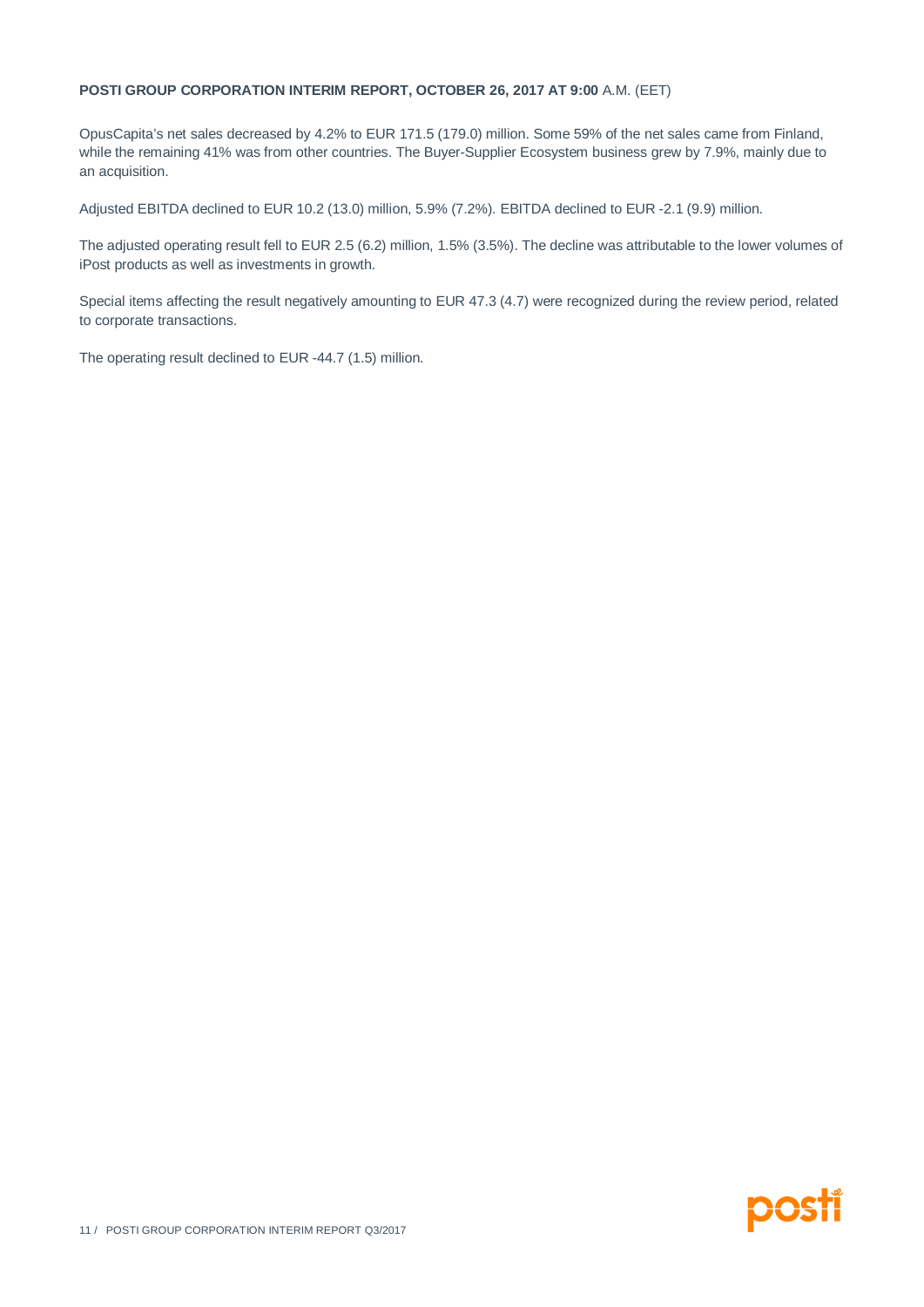# **Key figures for segments**

| <b>EUR million</b>                  | 7-9 2017 | 7-9 2016 | $1 - 92017$ | $1 - 92016$ | $1 - 122016$ |
|-------------------------------------|----------|----------|-------------|-------------|--------------|
| <b>Net sales</b>                    |          |          |             |             |              |
| Mail, Parcel and Logistics Services | 311.4    | 306.0    | 981.2       | 942.8       | 1,321.6      |
| Itella Russia                       | 29.4     | 26.9     | 86.1        | 73.1        | 104.6        |
| OpusCapita                          | 52.5     | 56.8     | 171.5       | 179.0       | 240.1        |
| Other operations                    | 1.1      | 1.0      | 3.5         | 3.8         | 5.1          |
| Intra-Group sales                   | $-15.7$  | $-14.8$  | $-47.6$     | $-47.5$     | $-63.9$      |
| <b>Posti Group</b>                  | 378.6    | 376.0    | 1,194.7     | 1,151.0     | 1,607.6      |
| Change in net sales, %              |          |          |             |             |              |
| Mail, Parcel and Logistics Services | 1.8%     | 1.5%     | 4.1%        | $-4.1%$     | $-1.2%$      |
| Itella Russia                       | 9.2%     | $-8.3%$  | 17.8%       | $-17.1%$    | $-12.0%$     |
| OpusCapita                          | $-7.7%$  | $-6.5%$  | $-4.2%$     | $-7.5%$     | $-6.4%$      |
| <b>Posti Group</b>                  | 0.7%     | 0.0%     | 3.8%        | $-5.3%$     | $-2.5%$      |
| <b>Adjusted EBITDA</b>              |          |          |             |             |              |
| Mail, Parcel and Logistics Services | 13.7     | 21.7     | 56.1        | 60.6        | 91.0         |
| Itella Russia                       | 1.0      | 1.1      | 2.0         | 0.2         | 2.6          |
| OpusCapita                          | 3.9      | 5.4      | 10.2        | 13.0        | 19.1         |
| Other operations                    | 3.9      | 3.9      | 9.4         | 9.9         | 14.1         |
| <b>Posti Group</b>                  | 22.4     | 32.1     | 77.7        | 83.7        | 126.7        |
| <b>EBITDA</b>                       |          |          |             |             |              |
| Mail, Parcel and Logistics Services | 12.7     | 20.3     | 52.1        | 46.7        | 76.9         |
| Itella Russia                       | 0.9      | 1.0      | 1.8         | 2.3         | 3.9          |
| OpusCapita                          | 1.2      | 4.7      | $-2.1$      | 9.9         | 12.2         |
| Other operations                    | 3.2      | 13.1     | 9.0         | 18.6        | 23.1         |
| <b>Posti Group</b>                  | 17.9     | 39.2     | 60.8        | 77.5        | 116.0        |
| <b>Adjusted EBITDA, %</b>           |          |          |             |             |              |
| Mail, Parcel and Logistics Services | 4.4%     | 7.1%     | 5.7%        | 6.4%        | 6.9%         |
| Itella Russia                       | 3.4%     | 4.0%     | 2.4%        | 0.3%        | 2.5%         |
| OpusCapita                          | 7.4%     | 9.6%     | 5.9%        | 7.2%        | 7.9%         |
| <b>Posti Group</b>                  | 5.9%     | 8.5%     | 6.5%        | 7.3%        | 7.9%         |
| EBITDA, %                           |          |          |             |             |              |
| Mail, Parcel and Logistics Services | 4.1%     | 6.6%     | 5.3%        | 5.0%        | 5.8%         |
| Itella Russia                       | 3.0%     | 3.8%     | 2.1%        | 3.2%        | 3.7%         |
| OpusCapita                          | 2.2%     | 8.4%     | $-1.2%$     | 5.5%        | 5.1%         |
| <b>Posti Group</b>                  | 4.7%     | 10.4%    | 5.1%        | 6.7%        | 7.2%         |

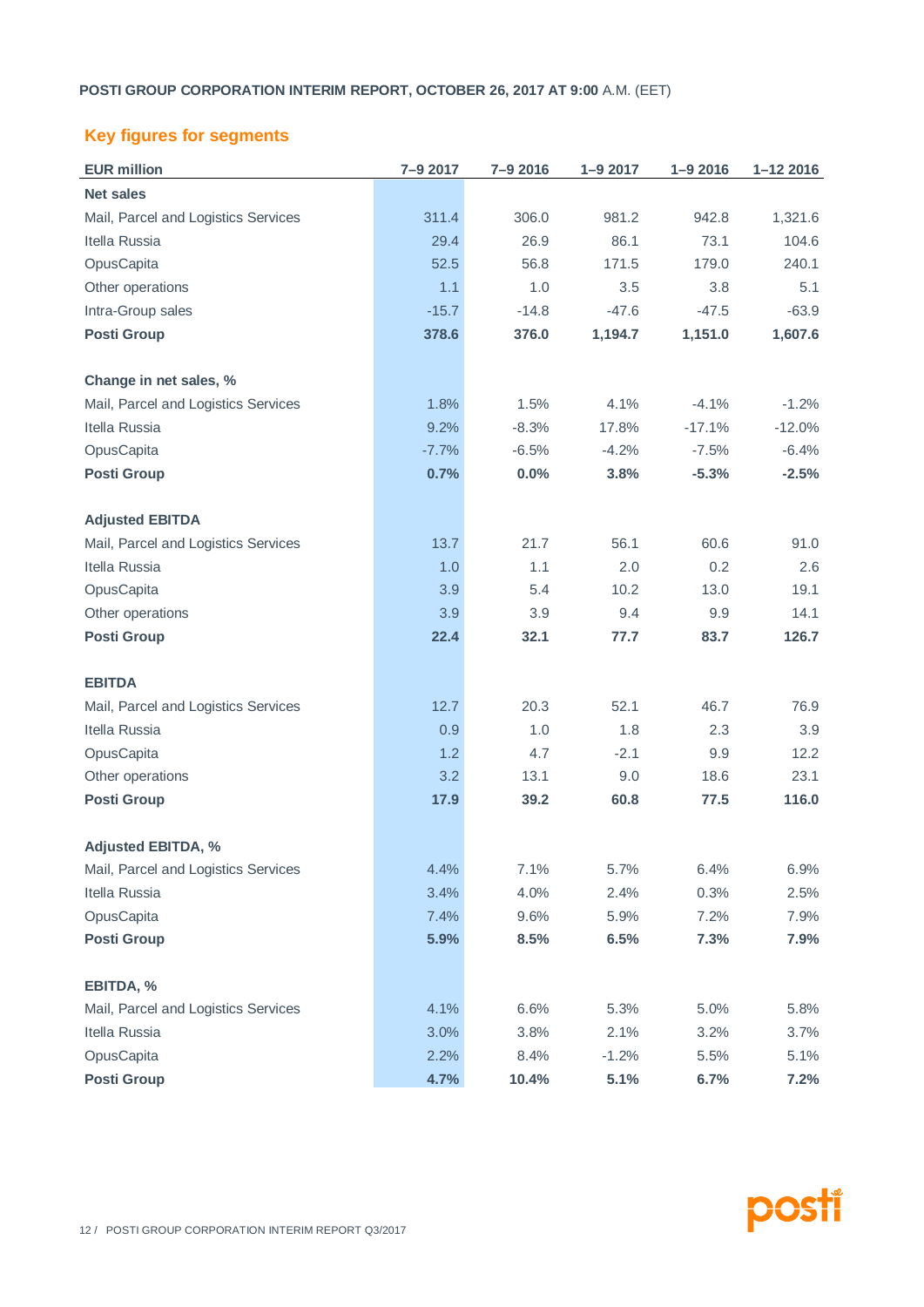# **Key figures for segments**

| <b>EUR million</b>                  | 7-9 2017 | 7-9 2016 | $1 - 92017$ | $1 - 92016$ | $1 - 122016$ |
|-------------------------------------|----------|----------|-------------|-------------|--------------|
| <b>Adjusted operating result</b>    |          |          |             |             |              |
| Mail, Parcel and Logistics Services | 3.4      | 11.0     | 24.6        | 29.5        | 48.7         |
| Itella Russia                       | $-0.7$   | $-0.6$   | $-3.4$      | $-4.5$      | $-4.0$       |
| OpusCapita                          | 1.4      | 2.8      | 2.5         | 6.2         | 9.7          |
| Other operations                    | $-0.5$   | $-1.6$   | $-4.3$      | $-6.8$      | $-7.3$       |
| <b>Posti Group</b>                  | 3.6      | 11.7     | 19.4        | 24.4        | 47.1         |
| <b>Operating result</b>             |          |          |             |             |              |
| Mail, Parcel and Logistics Services | 2.4      | 9.6      | 20.6        | 15.6        | 34.6         |
| Itella Russia                       | $-0.8$   | $-0.7$   | $-3.6$      | $-2.5$      | $-2.7$       |
| OpusCapita                          | $-35.4$  | 2.1      | $-44.7$     | 1.5         | $-1.4$       |
| Other operations                    | $-1.2$   | 7.7      | $-4.8$      | 1.9         | 0.2          |
| <b>Posti Group</b>                  | $-35.0$  | 18.8     | $-32.5$     | 16.5        | 30.7         |
| Adjusted operating result, %        |          |          |             |             |              |
| Mail, Parcel and Logistics Services | 1.1%     | 3.6%     | 2.5%        | 3.1%        | 3.7%         |
| Itella Russia                       | $-2.3%$  | $-2.3%$  | $-4.0%$     | $-6.2%$     | $-3.8%$      |
| OpusCapita                          | 2.6%     | 5.0%     | 1.5%        | 3.5%        | 4.0%         |
| <b>Posti Group</b>                  | 1.0%     | 3.1%     | 1.6%        | 2.1%        | 2.9%         |
| Operating result, %                 |          |          |             |             |              |
| Mail, Parcel and Logistics Services | 0.8%     | 3.2%     | 2.1%        | 1.6%        | 2.6%         |
| Itella Russia                       | $-2.7%$  | $-2.4%$  | $-4.2%$     | $-3.4%$     | $-2.6%$      |
| OpusCapita                          | $-67.5%$ | 3.8%     | $-26.1%$    | 0.8%        | $-0.6%$      |
| <b>Posti Group</b>                  | $-9.2%$  | 5.0%     | $-2.7%$     | 1.4%        | 1.9%         |

# **Financial position and investments**

The consolidated cash flow from operating activities before capital expenditure was EUR 44.8 (9.0) million in January– September.

Investments according to the statement of cash flow amounted to EUR 54.1 (70.0) million. In January–September, the Group invested in the acquisitions of Kaakon Viestintä Oy, the personal assistance business of SOL Henkilöstöpalvelut Oy as well as HR Hoiva Oy. The Group also invested in information systems, the transport fleet and production projects.

At the end of September, liquid assets amounted to EUR 132.5 (236.0) million, and undrawn committed credit facilities totaled EUR 210.0 (150.0) million. The Group signed two new long-term loan agreements for EUR 60 million each, one of which was withdrawn in the second quarter. The Group's interest-bearing liabilities were EUR 182.8 (284.3) million. The equity ratio was 48.0% (48.4%) and gearing was -2.9% (-7.9%).

# **Changes in management**

Jussi Kuutsa, M.Sc. (Econ.), was appointed President of Itella Russia and a member of the Executive Board effective from January 1, 2017. In conjunction with the appointment, Kuutsa gave up his membership in the Board of Directors of Posti Group Corporation.

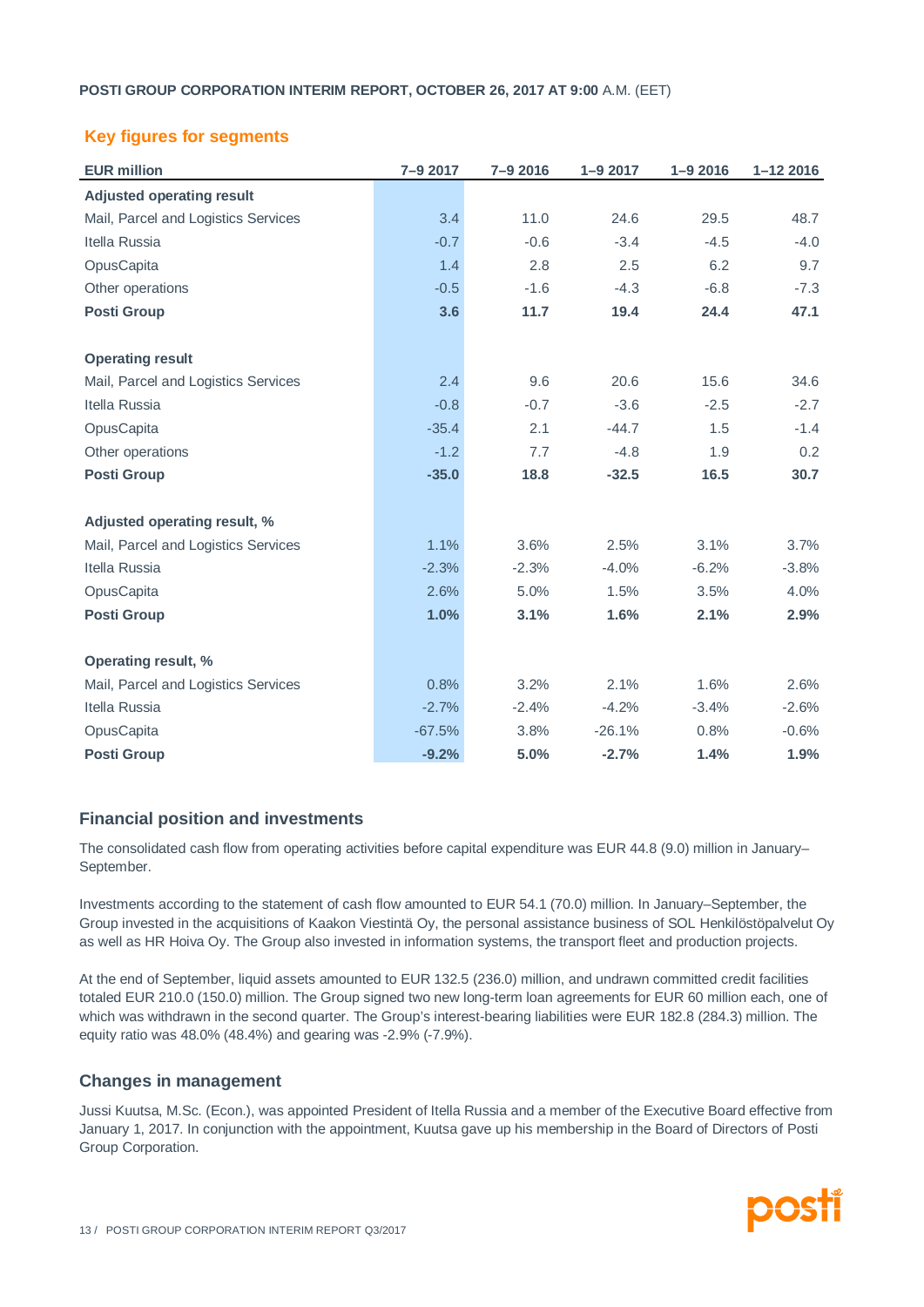M.Sc. (Tech.), MBA, MA and the Managing Director of OpusCapita, Patrik Sallner, was elected as a member of the Executive Board of Posti Group as of March 1, 2017.

### **Employees**

The Group's average number of employees, converted into full-time equivalents, was 18,280 (18,620) in January– September. On September 30, 2017, the numbers of employees converted into full-time equivalents were:

- · The Group: 17,286 (17,979) employees
- · Finland: 13,571 (13,622) employees
- · Other countries of operation: 3,714 (4,357) employees

The Group's personnel expenses amounted to EUR 514.3 (539.9) million in January–September, down 4.7% from the previous year. The personnel expenses included EUR 4.5 (18.4) million in restructuring costs. Excluding restructuring costs, the personnel expenses declined by 2.2% year-on-year.

Launched at the beginning of 2014, the Uusi polku (New path) program offers personnel not only financial support, but also training and support for job seeking, retraining or starting a business. By the end of September 2017, 2,792 employees had applied for the program and 1,911 had been approved.

#### **Cooperation negotiations**

On January 25, 2017, Posti announced that it will start cooperation negotiations concerning administrative positions. The target group of the negotiations comprised 308 employees and the negotiations led to personnel reductions concerning 33 people.

On March 20, 2017, Posti started cooperation negotiations in the Sorting organization under the Operations unit to support the restructuring of supervisory positions at the sorting centers in Helsinki, Vantaa and Lieto. The negotiations covered 37 employees and led to personnel reductions concerning six people.

On April 24, 2017, OpusCapita announced that it will start cooperation negotiations in the Document and Transaction Processing unit. The target group of the negotiations comprised 69 employees and they led to personnel reductions concerning 15 people.

Posti started cooperation negotiations concerning supervisory positions in the Operations unit's Southeast Finland regional delivery organization on May 9, 2017, in the Northern Finland regional delivery organization on June 19, 2017 and in the Lakeland region delivery organization on September 21, 2017. The negotiations in Southeast Finland covered 28 delivery supervisors and led to personnel reductions concerning six people. The negotiations in Northern Finland covered 23 delivery supervisors and led to personnel reductions concerning five people. The negotiations in the Lakeland region covered 30 delivery supervisors and led to personnel reductions concerning seven people.

#### **Changes in the corporate structure**

Veine Oy, which was acquired by Posti Ltd in August 2016, merged into Posti Ltd on January 1, 2017.

On January 10, 2017, Posti Ltd acquired HR Hoiva Oy and subsequently changed its name to Posti Kotipalvelut Oy on March 31, 2017.

Kuljetus Kovalainen Oy, which was acquired by Posti Ltd in October 2016, merged into Posti Ltd on March 1, 2017.

A new company, named Posti Palvelut Oy, was established in April for early-morning delivery operations.

On April 13, 2017, Posti Group Corporation and Solemo Oy established Flexo Palvelut Oy, a joint venture providing inhouse logistics services. Posti owns 80% of the shares in Flexo, with Solemo owning the remaining 20%.

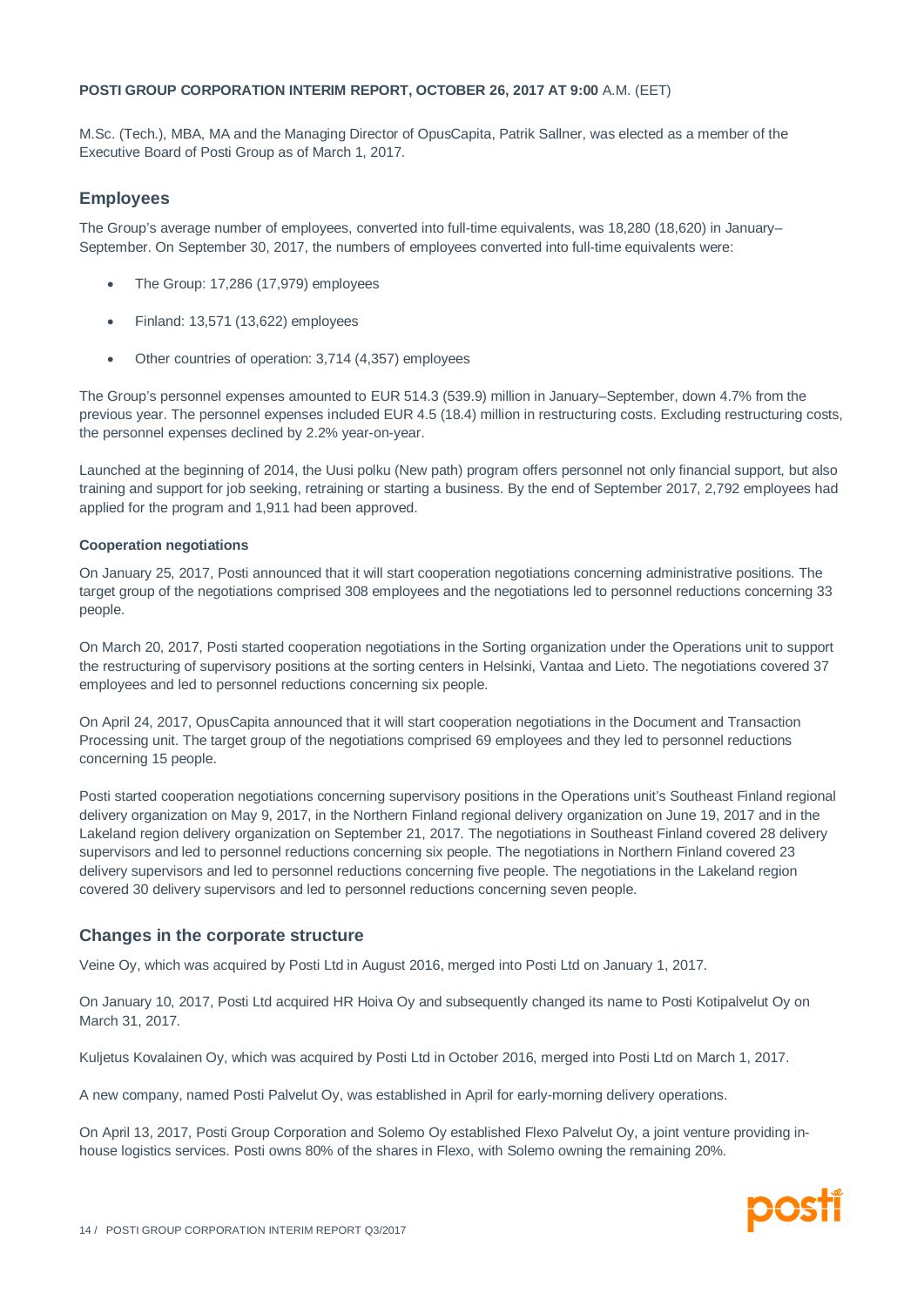Posti established a new company, named Itella Services Oü, in June.

OpusCapita acquired the Switzerland-based company Billexco AG on July 13, 2017.

#### **Regulatory environment**

The Government submitted its draft bill for the Postal Act to Parliament on January 26, 2017. Parliament approved the draft bill on June 21, 2017. The Act entered into force on September 15, 2017.

Five-day mail delivery will continue in a large part of Finland, namely the areas that do not have early-morning delivery networks maintained by newspapers. In these areas, Posti will be required to arrange competitive bidding for five-day delivery. In urban areas where early-morning delivery networks maintained by newspapers are available, the new Postal Act makes it possible to deviate from five-day delivery by allowing three-day delivery. Universal service letters must be delivered so that at least 50% of the items are delivered by the fourth weekday following the mailing date and at least 97% by the fifth weekday from the mailing date. The delivery speed obligation applies to letters and cards furnished with a stamp. The delivery speeds of all other items are based on commercial agreements and are not regulated. The new Postal Act also includes other amendments that affect Posti's operations.

# **Legal proceedings**

In 2011 and 2012, seven financial institutions submitted a claim primarily against Posti and secondarily against Posti and the State of Finland in order to receive compensation for the value-added tax charged by Posti on its postal services in 1999–2014. The claim is based on the allegation that the Finnish Value Added Tax Act had been, and would still be, contrary to the EU's Value Added Tax Directive. Posti has submitted a recourse claim against the State of Finland, demanding it to refund Posti for any sums that Posti may be ordered to pay in the legal proceedings initiated by the financial institutions. The recourse claim is pending until the claims by the financial institutions have been processed and a final ruling issued.

The claims were rejected in their entirety by a decision of the Helsinki District Court on September 18, 2015, and by a decision of the Helsinki Court of Appeal on September 14, 2017. Six of the plaintiffs had appealed the District Court's decision to the Court of Appeal. The total amount of the compensations claimed in the Court of Appeal was approximately EUR 99 million, and the interest claimed amounted to approximately EUR 59 million on September 30, 2017.

If the plaintiffs lodge further appeals against the decision, it may take several years until all of the final court orders are rendered in the matter. In Posti's view, the allegations made by the plaintiffs are without merit and it has not recognized any receivables or provisions in its financials based on the claims made.

# **Business risks**

The business risks are described in the Group's 2016 Financial Statements, and there have been no significant changes to the risks since then.

The key strategic risks are related to the decline in postal delivery volumes, which is progressing more rapidly than expected, as well as to the general economic development (including increasing fuel and energy prices), Posti's ability to respond to intensifying competition as well as Posti's ability to develop new business models and to execute the Group's transformation according to its strategy. In OpusCapita, the key strategic risks are whether the company is able to improve its cost-efficiency sufficiently and to develop its operations and service offering quickly enough when, on the one hand, the volume of paper-based transactions is decreasing and, on the other hand, financial management software is being increasingly offered as cloud services. In Russia, the fluctuation of the ruble and the weakening of demand affect shareholders' equity through changes in the value of capital employed in Russia.

Operational risks are primarily related to profitability and Posti's ability to implement the necessary efficiency improvement programs, maintaining the quality of delivery operations, the dependence of businesses on functional IT systems and business interruptions and other disruptions. Regulatory environment risks are especially related to potential unanticipated

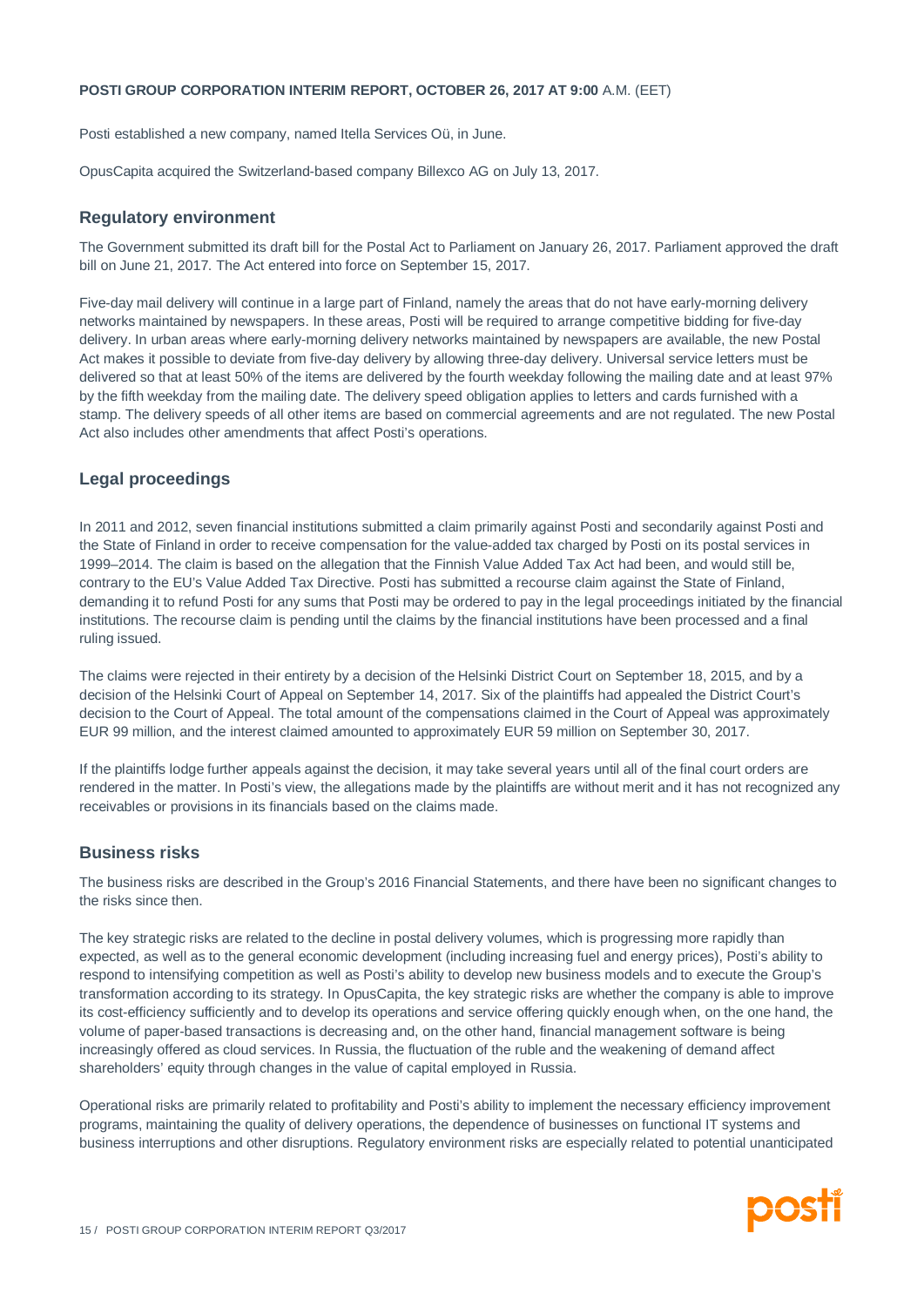regulatory changes. The above-mentioned risks as well as financial risks and their management are described in more detail in the 2016 financial statements and its notes.

#### **Events after the review period**

Posti Kuljetus Oy's transport production unit in Seinäjoki will commence cooperation negotiations on October 18, 2017. The negotiations concern a total of 32 employees. The estimated preliminary need for personnel reductions is at most 25 people.

# **Outlook for 2017**

The Group's business is characterized by seasonality. Net sales and operating profit in the segments are not accrued evenly over the year. In Postal Services, the first and fourth quarters are typically strong, while the second and third quarters are weaker.

The development of exchange rates, especially the ruble exchange rate, may affect the Group's net sales, result and balance sheet.

Net sales in euros for the year are further expected to increase compared to the previous year. The Group's adjusted operating result is expected to remain on par with the previous year or decrease slightly. The operating result for 2017 will include significant special items. Previously the adjusted operating result was expected to remain on par with previous year.

Capital expenditure excluding possible mergers and acquisitions is expected to increase from the previous year.

Helsinki, October 25, 2017

Posti Group Corporation Board of Directors

APPENDICES Key figures of Posti Group Consolidated income statement and consolidated statement of comprehensive income Consolidated balance sheet Consolidated cash flow statement Consolidated statement of changes in equity Notes to the interim report release

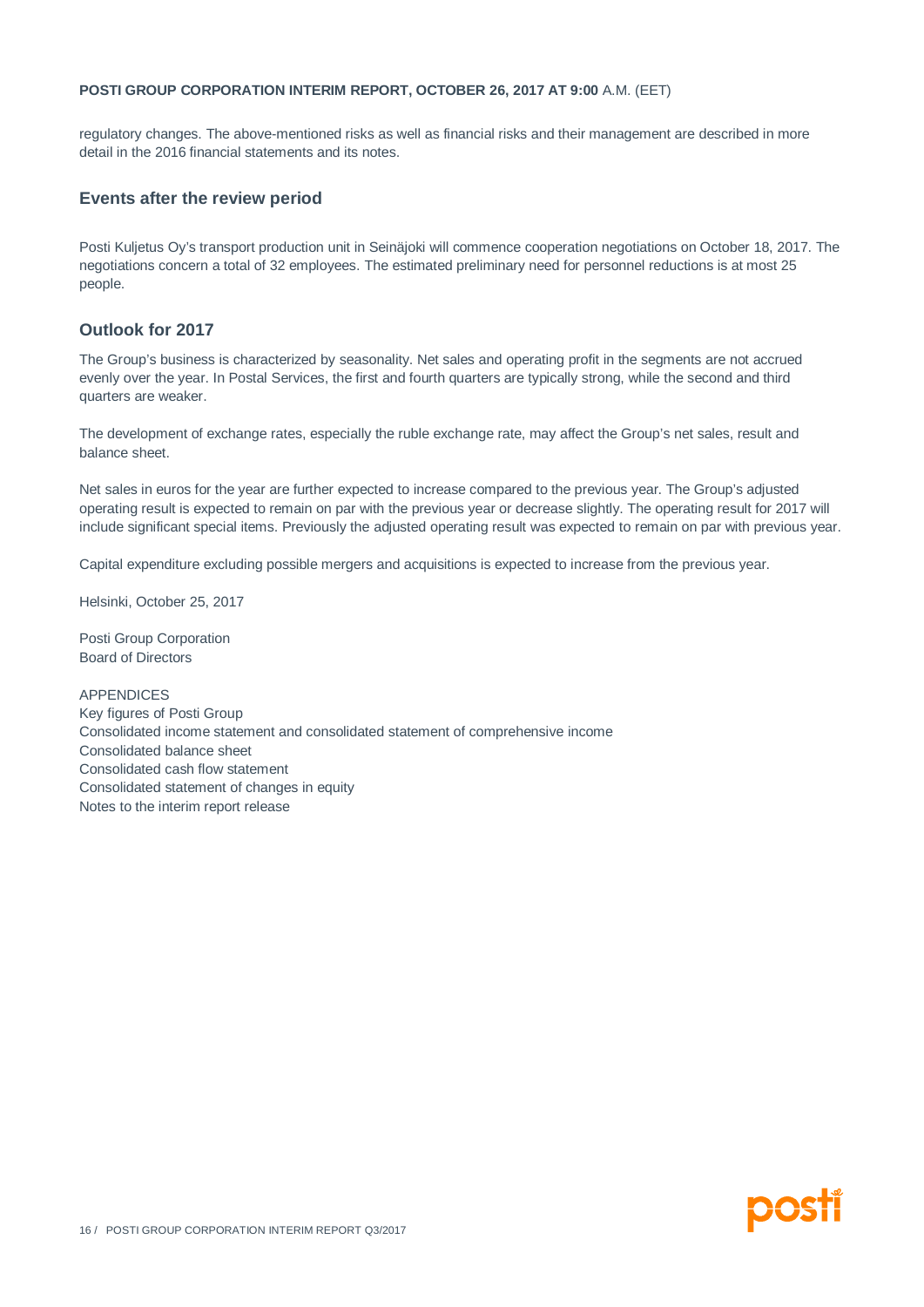# **Interim Report January-September 2017**

# **Key figures of Posti Group**

|                                        |      | $7 - 9$ | 7-9   | 1-9     | $1 - 9$ | $1 - 12$ |
|----------------------------------------|------|---------|-------|---------|---------|----------|
| <b>EUR million</b>                     |      | 2017    | 2016  | 2017    | 2016    | 2016     |
| Net sales                              |      | 378.6   | 376.0 | 1,194.7 | 1,151.0 | 1,607.6  |
| <b>Adjusted EBITDA</b>                 |      | 22.4    | 32.1  | 77.7    | 83.7    | 126.7    |
| <b>Adjusted EBITDA</b>                 | %    | 5.9     | 8.5   | 6.5     | 7.3     | 7.9      |
| <b>EBITDA</b>                          |      | 17.9    | 39.2  | 60.8    | 77.5    | 116.0    |
| <b>EBITDA</b>                          | $\%$ | 4.7     | 10.4  | 5.1     | 6.7     | 7.2      |
| Adjusted operating result              |      | 3.6     | 11.7  | 19.4    | 24.4    | 47.1     |
| Adjusted operating result              | %    | 1.0     | 3.1   | 1.6     | 2.1     | 2.9      |
| Operating result                       |      | $-35.0$ | 18.8  | $-32.5$ | 16.5    | 30.7     |
| Operating result                       | %    | $-9.2$  | 5.0   | $-2.7$  | 1.4     | 1.9      |
| Result before taxes                    |      | $-36.7$ | 16.8  | $-39.3$ | 14.8    | 29.5     |
| Result for the period                  |      | $-35.1$ | 13.6  | $-42.2$ | 12.8    | 23.2     |
| Cash flow from operating activities    |      |         |       | 44.8    | 9.0     | 63.1     |
| Return on equity (12 months)           | %    |         |       | $-5.8$  | 2.7     | 3.9      |
| Return on invested capital (12 months) | %    |         |       | $-2.2$  | 3.7     | 5.1      |
| Equity ratio                           | %    |         |       | 48.0    | 48.4    | 54.9     |
| Gearing                                | $\%$ |         |       | $-2.9$  | $-7.9$  | $-13.6$  |
| Gross capital expenditure              |      | 16.6    | 17.3  | 52.9    | 77.0    | 100.4    |
| Employees on average                   |      |         |       | 20,479  | 20,759  | 20,632   |
| Employees on average, FTE              |      |         |       | 18,280  | 18,620  | 18,529   |
| <b>Dividends</b>                       |      |         |       |         |         | 60.0     |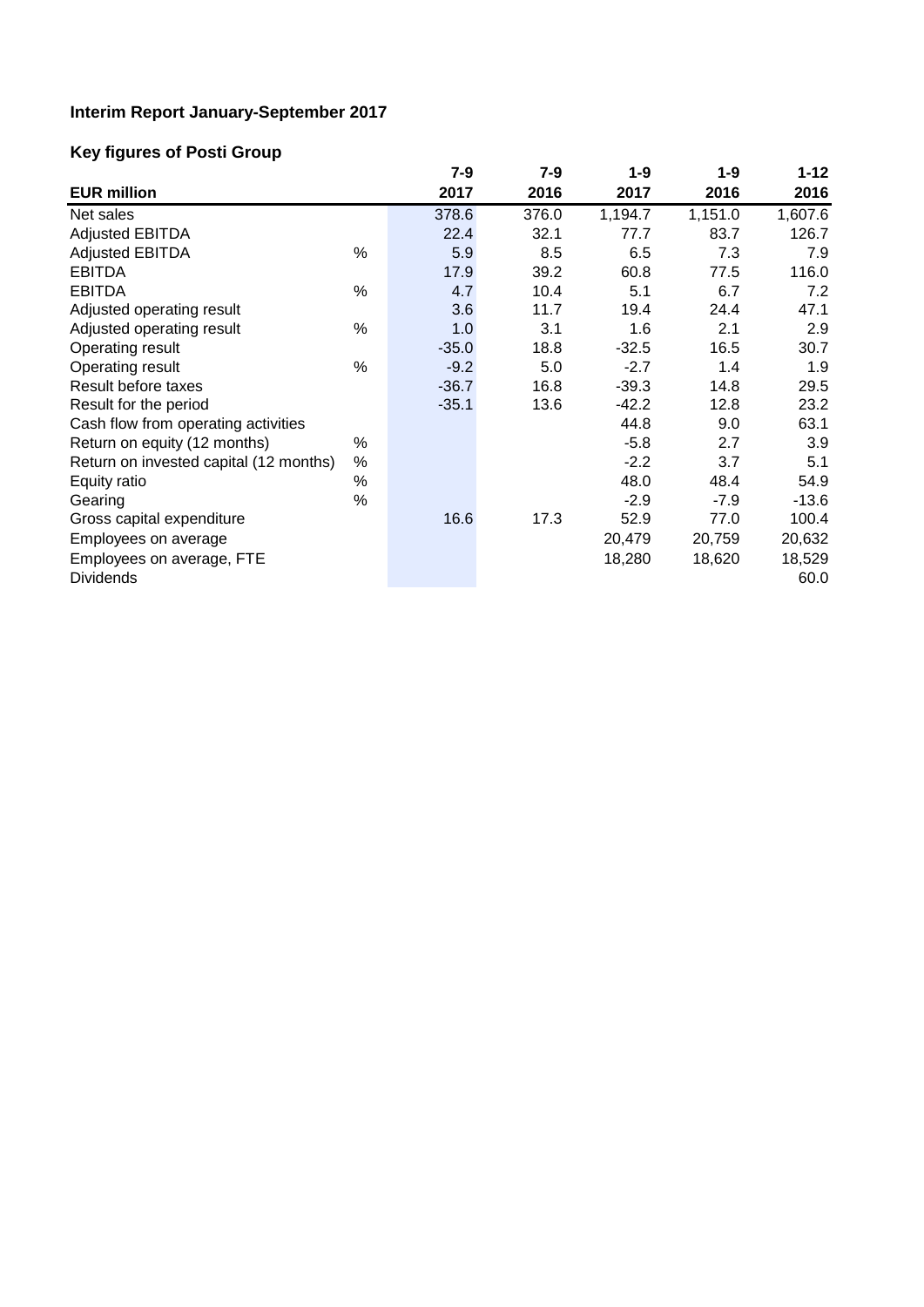# **Consolidated Income Statement and Consolidated Statement of Comprehensive Income**

# **Consolidated income statement**

|                                                        | $7 - 9$ | $7 - 9$ | $1 - 9$ | $1-9$   | $1 - 12$ |
|--------------------------------------------------------|---------|---------|---------|---------|----------|
| <b>EUR million</b>                                     | 2017    | 2016    | 2017    | 2016    | 2016     |
| <b>Net sales</b>                                       | 378.6   | 376.0   | 1,194.7 | 1,151.0 | 1,607.6  |
| Other operating income                                 | 2.8     | 12.7    | 12.3    | 20.4    | 26.0     |
| Materials and services                                 | 121.7   | 110.0   | 369.6   | 311.6   | 448.6    |
| Employee benefits                                      | 159.4   | 162.4   | 514.3   | 539.9   | 730.8    |
| Other operating expenses                               | 82.4    | 77.1    | 262.4   | 242.5   | 338.2    |
| Depreciation and amortisation                          | 18.7    | 20.2    | 58.2    | 59.1    | 79.2     |
| Impairment losses                                      | 34.2    | 0.2     | 35.1    | 1.9     | 6.1      |
| <b>Operating result</b>                                | $-35.0$ | 18.8    | $-32.5$ | 16.5    | 30.7     |
| Finance income                                         | 0.6     | 2.2     | 3.1     | 8.0     | 12.7     |
| Finance expenses                                       | 2.3     | 4.2     | 9.8     | 9.8     | 13.9     |
| Result before income tax                               | $-36.7$ | 16.8    | $-39.3$ | 14.8    | 29.5     |
| Income tax                                             | $-1.6$  | 3.2     | 2.9     | 2.0     | 6.3      |
| <b>Result for the period</b>                           | $-35.1$ | 13.6    | $-42.2$ | 12.8    | 23.2     |
| Result for the period attributable to                  |         |         |         |         |          |
| Parent company shareholders                            | $-35.1$ | 13.6    | $-42.1$ | 12.8    | 23.2     |
| Non-controlling interest                               | 0.0     | 0.0     | 0.0     | 0.0     | 0.0      |
| Earnings per share, basic, EUR                         | $-0.88$ | 0.34    | $-1.05$ | 0.32    | 0.58     |
| Earnings per share, diluted, EUR                       | $-0.88$ | 0.34    | $-1.05$ | 0.32    | 0.58     |
| <b>Consolidated Statement of Comprehensive Income</b>  |         |         |         |         |          |
| <b>Result for the period</b>                           | $-35.1$ | 13.6    | $-42.2$ | 12.8    | 23.2     |
| Other comprehensive income                             |         |         |         |         |          |
| Items that may be reclassified to profit or loss:      |         |         |         |         |          |
| Changes in the fair value of                           |         |         |         |         |          |
| available-for-sale financial assets                    | 0.0     | 0.1     | $-0.1$  | 0.0     | 0.0      |
| Change in fair value of cash flow hedges               | $-0.1$  | 0.3     | $-0.9$  | $-0.1$  | 0.0      |
| <b>Translation differences</b>                         | $-0.3$  | 1.2     | $-5.6$  | 11.2    | 20.0     |
| Income tax relating to these items                     | 0.0     | $-0.1$  | 0.2     | 0.0     | 0.0      |
| Items that will not be reclassified to profit or loss: |         |         |         |         |          |
| Remeasurements of post-employment benefit              |         |         |         |         |          |
| obligations                                            | 0.0     | 0.4     | 0.4     | 2.3     | 0.0      |
| Income tax relating to these items                     | 0.0     | $-0.1$  | $-0.1$  | $-0.5$  | 0.0      |
| Comprehensive income for the period                    | $-35.5$ | 15.4    | $-48.3$ | 25.9    | 43.2     |
| <b>Comprehensive income attributable</b>               |         |         |         |         |          |
| Parent company shareholders                            | $-35.5$ | 15.4    | $-48.2$ | 25.9    | 43.2     |
| Non-controlling interest                               | 0.0     | 0.0     | 0.0     | 0.0     | 0.0      |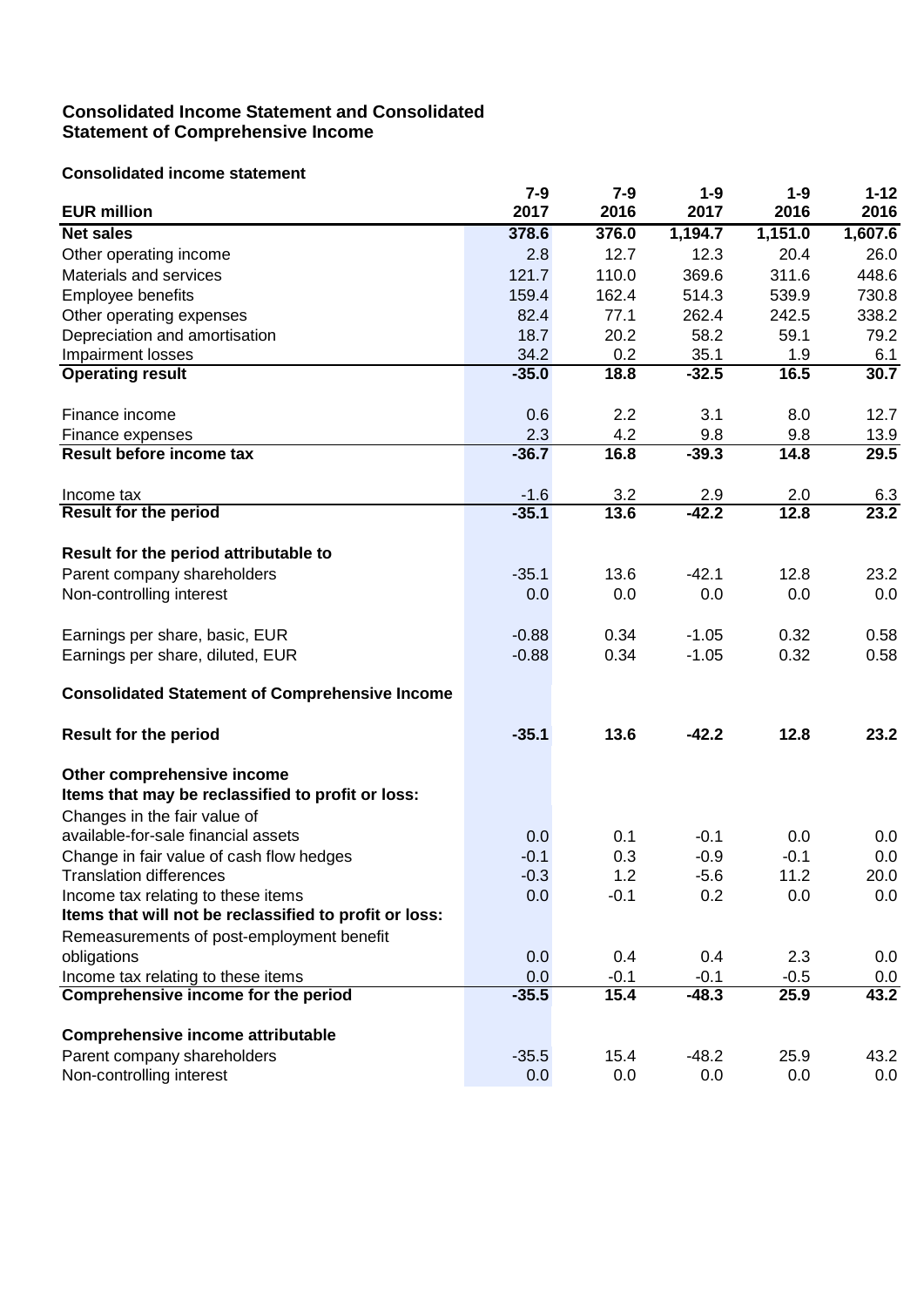# **Consolidated Balance Sheet**

| <b>EUR million</b>                                                 |              | Sep 30, 2017 Sep 30, 2016 | Dec 31, 2016              |
|--------------------------------------------------------------------|--------------|---------------------------|---------------------------|
| <b>Non-current assets</b>                                          |              |                           |                           |
| Goodwill                                                           | 180.4        | 212.1                     | 213.7                     |
| Other intangible assets                                            | 57.3         | 64.3                      | 60.7                      |
| Investment property                                                | 9.2          | 9.9                       | 9.7                       |
| Property, plant and equipment                                      | 346.3        | 349.2                     | 360.5                     |
| Other non-current investments                                      | 4.6          | 6.1                       | 6.1                       |
| Non-current receivables                                            | 1.3          | 3.7                       | 2.6                       |
| Deferred tax assets                                                | 14.9         | 25.4                      | 13.6                      |
| <b>Total non-current assets</b>                                    | 614.1        | 670.6                     | 667.0                     |
|                                                                    |              |                           |                           |
| <b>Current assets</b>                                              |              |                           |                           |
| Inventories                                                        | 3.8          | 4.2                       | 4.0                       |
| Trade and other receivables                                        | 303.2        | 289.3                     | 295.6                     |
| Current income tax receivables                                     | 8.1          | 5.0                       | 4.2                       |
| <b>Current financial assets</b>                                    | 112.9        | 193.2                     | 132.8                     |
| Cash and cash equivalents                                          | 84.4         | 138.4                     | 82.0                      |
| <b>Total current assets</b>                                        | 512.4        | 630.2                     | 518.6                     |
| <b>Total assets</b>                                                | 1,126.5      | 1,300.8                   | 1,185.6                   |
|                                                                    |              |                           |                           |
| <b>EUR million</b>                                                 | Sep 30, 2017 |                           | Sep 30, 2016 Dec 31, 2016 |
| Equity attributable to the shareholders                            |              |                           |                           |
| of the parent company                                              |              |                           |                           |
| Share capital                                                      | 70.0         | 70.0                      | 70.0                      |
| General purpose reserve                                            | 142.7        | 142.7                     | 142.7                     |
| Fair value reserve                                                 | $-0.8$       | 0.0                       | 0.1                       |
| <b>Translation differences</b>                                     | $-89.1$      | $-92.3$                   | $-83.5$                   |
| Retained earnings                                                  | 373.7        | 470.7                     | 479.2                     |
| Total shareholders' equity                                         | 496.6        | 591.0                     | 608.4                     |
|                                                                    |              |                           |                           |
| Non-controlling interests                                          | 0.3          | 0.0                       | 0.0                       |
| <b>Total equity</b>                                                | 496.8        | 591.0                     | 608.4                     |
| <b>Non-current liabilities</b>                                     |              |                           |                           |
| Deferred tax liabilities                                           | 23.7         | 26.5                      | 26.6                      |
|                                                                    |              |                           |                           |
| Non-current borrowings<br>Other non-current liabilities            | 70.9<br>20.3 | 120.7                     | 19.8                      |
| Advances received                                                  | 13.9         | 13.8<br>16.7              | 13.9<br>16.8              |
|                                                                    | 12.6         | 16.4                      | 14.3                      |
| Non-current provisions<br>Defined benefit pension plan liabilities | 11.1         | 9.4                       | 11.9                      |
| <b>Total non-current liabilities</b>                               | 152.4        | 203.6                     | 103.3                     |
|                                                                    |              |                           |                           |
| <b>Current liabilities</b>                                         |              |                           |                           |
| <b>Current borrowings</b>                                          | 111.9        | 163.6                     | 112.3                     |
| Trade and other payables                                           | 281.5        | 268.7                     | 298.1                     |
| Advances received                                                  | 76.7         | 62.1                      | 60.0                      |
| Current income tax liabilities                                     | 5.8          | 7.0                       | 0.0                       |
| <b>Current provisions</b>                                          | 1.4          | 4.7                       | 3.5                       |
| <b>Total current liabilities</b>                                   | 477.3        | 506.2                     | 473.9                     |
| <b>Total liabilities</b>                                           | 629.7        | 709.8                     | 577.2                     |
| <b>Total equity and liabilities</b>                                | 1,126.5      | 1,300.8                   | 1,185.6                   |
|                                                                    |              |                           |                           |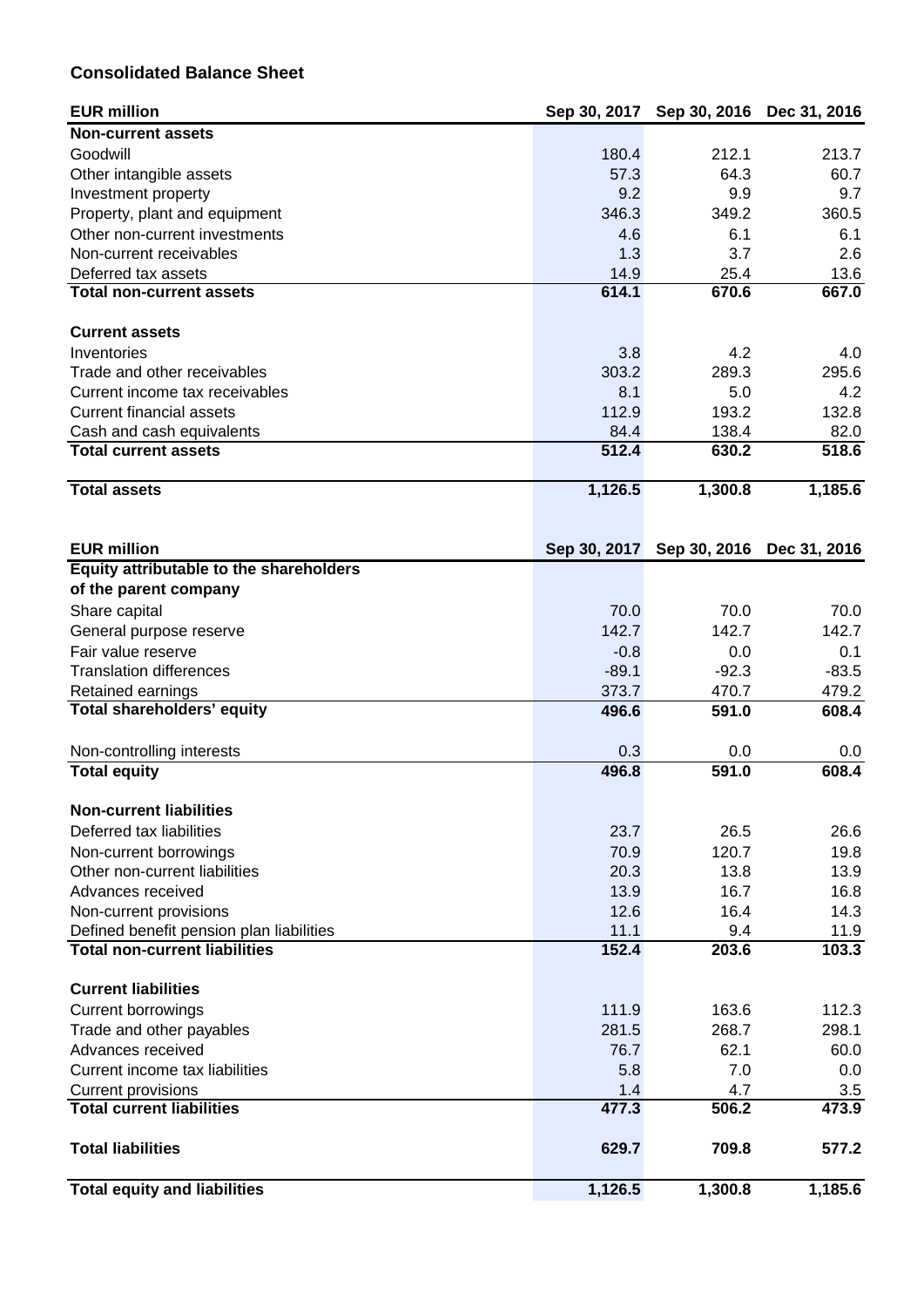# **Consolidated Statement of Cash Flows**

|                                                                 | $1-9$   | $1 - 9$ | $1 - 12$ |
|-----------------------------------------------------------------|---------|---------|----------|
| <b>EUR million</b>                                              | 2017    | 2016    | 2016     |
| <b>Result for the period</b>                                    | $-42.2$ | 12.8    | 23.2     |
| Adjustments to cash flow                                        | 104.8   | 47.2    | 69.4     |
| Change in net working capital                                   | $-14.0$ | $-32.6$ | $-3.9$   |
| Cash flow before financial items and income tax                 | 48.7    | 27.5    | 88.7     |
| Financial items (net)                                           | 1.1     | 1.0     | $-6.9$   |
| Income tax paid                                                 | $-5.0$  | $-19.5$ | $-18.7$  |
| Cash flow from operating activities                             | 44.8    | 9.0     | 63.1     |
| Purchase of intangible assets                                   | $-9.0$  | $-11.1$ | $-14.5$  |
| Purchase of property, plant and equipment                       | $-37.2$ | $-24.3$ | $-40.9$  |
| Proceeds from sale of intangible and tangible assets            | 6.5     | 63.7    | 69.7     |
| Business acquisitions, net of cash acquired                     | $-7.8$  | $-34.6$ | $-36.8$  |
| Proceeds from business disposals less cash and cash equivalents | $-7.1$  | 8.4     | 8.4      |
| Financial assets at fair value through profit or loss           | 29.0    | 29.2    | 48.6     |
| Financial assets held to maturity                               | $-10.0$ | $-0.1$  | 40.3     |
| Cash flow from other investments                                | 1.5     | 1.3     | 2.0      |
| Cash flow from investing activities                             | $-34.2$ | 32.5    | 76.7     |
| Repayment of current loans                                      | $-0.1$  | $-5.4$  | $-159.1$ |
| Increases in non-current loans                                  | 60.3    |         |          |
| Finance lease payments                                          | $-9.4$  | $-10.1$ | $-11.6$  |
| Dividends paid                                                  | $-60.0$ | $-18.0$ | $-18.0$  |
| Transactions with non-controlling interests                     | 1.5     |         |          |
| Cash flow from financing activities                             | $-7.8$  | $-33.5$ | $-188.6$ |
| Change in cash and cash equivalents                             | 2.8     | 8.0     | $-48.9$  |
| Cash and cash equivalents at the beginning of the period        | 82.0    | 130.1   | 130.1    |
| Effect of exchange rates changes                                | $-0.4$  | 0.4     | 0.8      |
| Cash and cash equivalents at the end of the period              | 84.4    | 138.4   | 82.0     |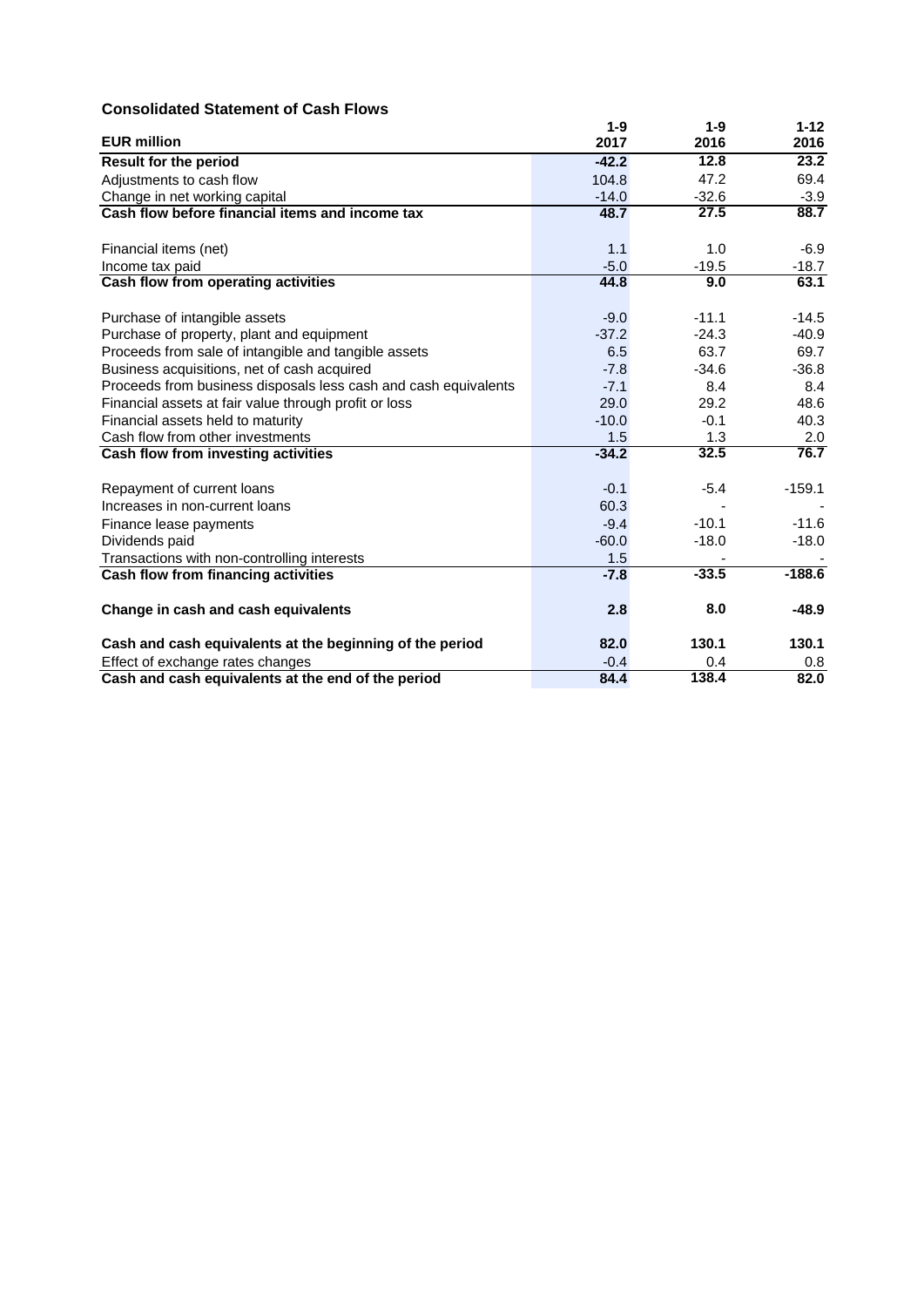# **Consolidated Statement of Changes in Equity**

|                                                  |         | Attributable to the owners of the parent company |        |                                               |         |              |                |              |
|--------------------------------------------------|---------|--------------------------------------------------|--------|-----------------------------------------------|---------|--------------|----------------|--------------|
|                                                  |         | General                                          |        |                                               |         |              | Non-           |              |
|                                                  |         |                                                  |        | Share purpose Fair value Translation Retained |         |              | controlling    | <b>Total</b> |
| <b>EUR million</b>                               | capital | reserve                                          |        | reserve differences earnings                  |         | <b>Total</b> | interests      | equity       |
| Jan 1, 2017                                      | 70.0    | 142.7                                            | 0.1    | $-83.5$                                       | 479.2   | 608.4        | $\blacksquare$ | 608.4        |
| <b>Comprehensive income</b>                      |         |                                                  |        |                                               |         |              |                |              |
| Result for the period                            |         |                                                  |        |                                               | $-42.1$ | $-42.1$      | 0.0            | $-42.2$      |
| Other comprehensive income:                      |         |                                                  |        |                                               |         |              |                |              |
| Changes in the fair value of available-for-sale  |         |                                                  |        |                                               |         |              |                |              |
| financial assets and cash flow                   |         |                                                  |        |                                               |         |              |                |              |
| hedges, net of tax                               |         |                                                  | $-0.8$ |                                               |         | $-0.8$       |                | $-0.8$       |
| <b>Translation differences</b>                   |         |                                                  |        | $-5.6$                                        |         | $-5.6$       |                | $-5.6$       |
| Remeasurements of post-employment benefit        |         |                                                  |        |                                               |         |              |                |              |
| obligations, net of tax                          |         |                                                  |        |                                               | 0.3     | 0.3          |                | 0.3          |
| Comprehensive income for the period              |         |                                                  | $-0.8$ | $-5.6$                                        | $-41.8$ | $-48.2$      | 0.0            | $-48.3$      |
| <b>Transactions with equity holders</b>          |         |                                                  |        |                                               |         |              |                |              |
| Contributions by non-controlling interest        |         |                                                  |        |                                               | 1.2     | 1.2          | 0.3            | 1.5          |
| Other transactions with non-controlling interest |         |                                                  |        |                                               | $-4.8$  | $-4.8$       |                | $-4.8$       |
| Dividends paid                                   |         |                                                  |        |                                               | $-60.0$ | $-60.0$      |                | $-60.0$      |
| Sep 30, 2017                                     | 70.0    | 142.7                                            | $-0.8$ | $-89.1$                                       | 373.7   | 496.6        | 0.3            | 496.8        |
|                                                  |         |                                                  |        |                                               |         |              |                |              |
| Jan 1, 2016                                      | 70.0    | 142.7                                            | 0.1    | $-103.6$                                      | 474.0   | 583.2        | $\blacksquare$ | 583.2        |
| <b>Comprehensive income</b>                      |         |                                                  |        |                                               |         |              |                |              |
| Result for the period                            |         |                                                  |        |                                               | 12.8    | 12.8         |                | 12.8         |
| Other comprehensive income:                      |         |                                                  |        |                                               |         |              |                |              |
| Changes in the fair value of available-for-sale  |         |                                                  |        |                                               |         |              |                |              |
| financial assets and cash flow                   |         |                                                  |        |                                               |         |              |                |              |
| hedges, net of tax                               |         |                                                  | $-0.1$ |                                               |         | $-0.1$       |                | $-0.1$       |
| <b>Translation differences</b>                   |         |                                                  |        | 11.2                                          |         | 11.2         |                | 11.2         |
| Remeasurements of post-employment benefit        |         |                                                  |        |                                               |         |              |                |              |
| obligations, net of tax                          |         |                                                  |        |                                               | 1.9     | 1.9          |                | 1.9          |
| Comprehensive income for the period              |         |                                                  | $-0.1$ | 11.2                                          | 14.7    | 25.9         | ٠              | 25.9         |
| <b>Transactions with equity holders</b>          |         |                                                  |        |                                               |         |              |                |              |
| Dividends paid                                   |         |                                                  |        |                                               | $-18.0$ | $-18.0$      |                | $-18.0$      |
| Sep 30, 2016                                     | 70.0    | 142.7                                            | 0.0    | $-92.3$                                       | 470.7   | 591.0        | ٠              | 591.0        |

|                                                 | Attributable to owners of parent company |         |     |                                               |         |         |                     |         |
|-------------------------------------------------|------------------------------------------|---------|-----|-----------------------------------------------|---------|---------|---------------------|---------|
|                                                 |                                          | General |     | Share purpose Fair value Translation Retained |         |         | Non-<br>controlling | Total   |
| <b>EUR million</b>                              | capital                                  | reserve |     | reserve differences earnings                  |         | Total   | interests           | equity  |
| Jan 1, 2016                                     | 70.0                                     | 142.7   | 0.1 | $-103.6$                                      | 474.0   | 583.2   | ۰                   | 583.2   |
| <b>Comprehensive income</b>                     |                                          |         |     |                                               |         |         |                     |         |
| Result for the period                           |                                          |         |     |                                               | 23.2    | 23.2    |                     | 23.2    |
| Other comprehensive income:                     |                                          |         |     |                                               |         |         |                     |         |
| Changes in the fair value of available-for-sale |                                          |         |     |                                               |         |         |                     |         |
| financial assets and cash flow                  |                                          |         |     |                                               |         |         |                     |         |
| hedges, net of tax                              |                                          |         | 0.0 |                                               |         | 0.0     |                     | 0.0     |
| <b>Translation differences</b>                  |                                          |         |     | 20.0                                          |         | 20.0    |                     | 20.0    |
| Remeasurements of post-employment benefit       |                                          |         |     |                                               |         |         |                     |         |
| obligations, net of tax                         |                                          |         |     |                                               | 0.0     | 0.0     |                     | 0.0     |
| Comprehensive income for the period             |                                          |         | 0.0 | 20.0                                          | 23.2    | 43.2    | ۰                   | 43.2    |
| <b>Transactions with equity holders</b>         |                                          |         |     |                                               |         |         |                     |         |
| Dividends paid                                  |                                          |         |     |                                               | $-18.0$ | $-18.0$ |                     | $-18.0$ |
| Dec 31, 2016                                    | 70.0                                     | 142.7   | 0.1 | -83.5                                         | 479.2   | 608.4   | ۰                   | 608.4   |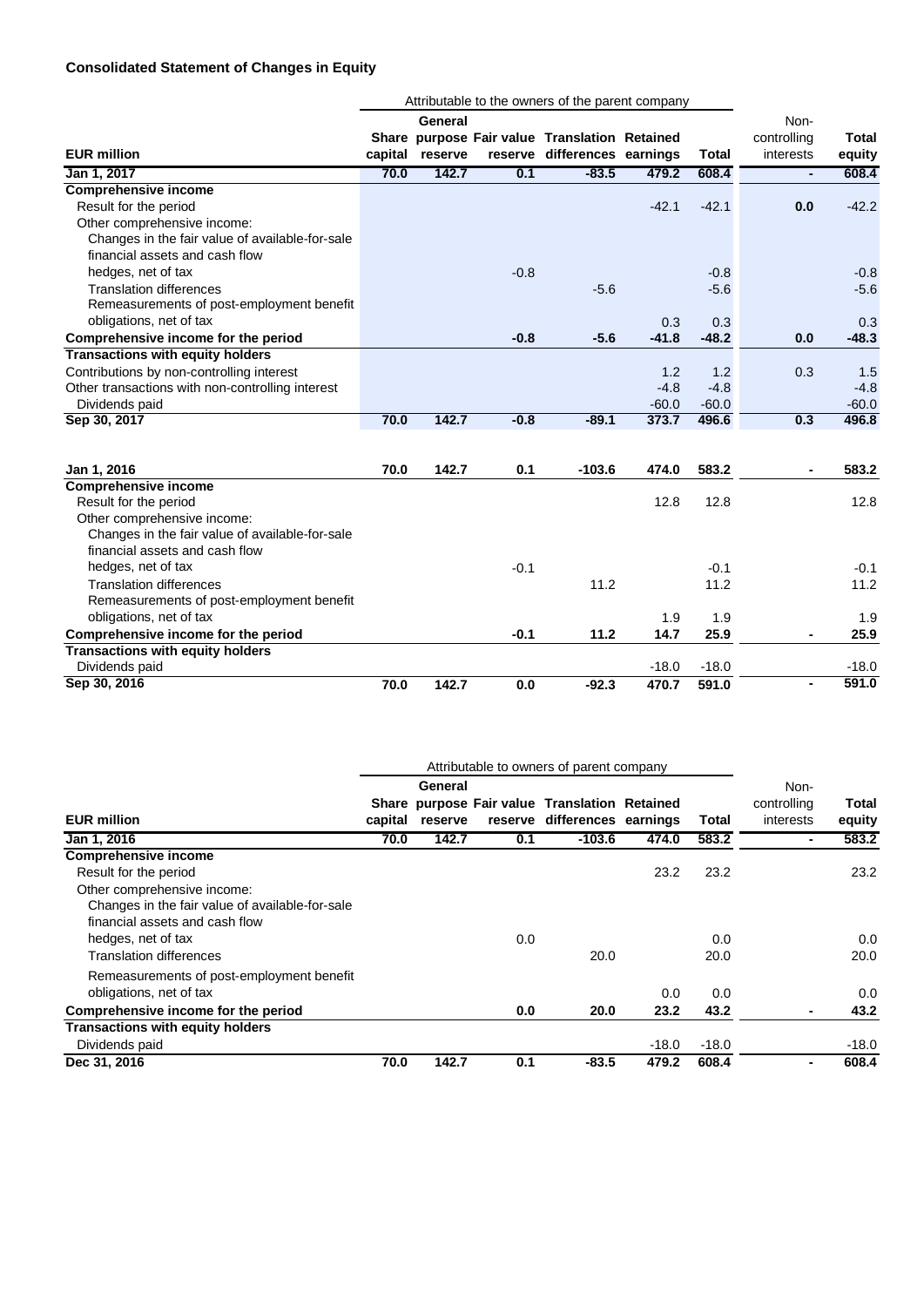# **Notes**

# **1. Accounting Policies**

The interim report has been prepared in accordance with IAS 34 Interim Financial Reporting. In the preparation of this review, the Group has applied the same accounting principles as in the Consoldidated Financial Statements for 2016 as well as currently valid IFRS standards and interpretations. The figures shown have been rounded, which is why the sum total of individual figures may differ from totals presented. The interim review is unaudited. The amendments to IFRS standards effective as of 1 January 2017 had no impact on consolidated income statement or statement of financial position.

# **Application of new or amended IFRS standards**

The Group will adopt the new standards IFRS 15 Revenue from contracts with customers and IFRS 9 Financial instruments on 1 January, 2018. IFRS 16 Leases will be applied from 1 January, 2019 onwards, if it is approved by the EU. IFRS 9 does not have material impact on the Group's financial statements. The effects of IFRS 16 have been described in the financial statements 2016.

The Group has continued IFRS 15 implementation project during 2017 and reviewed different contract types based on IFRS 15 revenue recognition model. Majority of the Group's net sales consists of short-term services, for which the revenue recognition method will not change. The revenue recognition principles for certain services will possibly be refined and certain contract costs will possibly be capitalized in the balance sheet. The Group estimates that these changes will not have a material impact on its financial reporting. The Group continues to assess the impacts of the standard on the information systems, revenue recognition processes and controls.

# **Seasonality of the business**

The Group's business is characterized by seasonality. Net sales and operating profit in the segments are not accrued evenly over the year. In postal services and consumer parcels, the first and fourth quarters are typically strong, while the second and third quarters are weaker.

# **2. Foreign exchange rates**

|                     | $1 - 9$ | 1-9     | $1 - 12$ |
|---------------------|---------|---------|----------|
| Average rate        | 2017    | 2016    | 2016     |
| <b>RUB</b>          | 64.9077 | 76.3054 | 74.2224  |
| <b>SEK</b>          | 9.5826  | 9.3711  | 9.4673   |
| <b>NOK</b>          | 9.2329  | 9.3784  | 9.2927   |
|                     |         |         |          |
|                     | Sep 30, | Sep 30, | Dec 31,  |
| <b>Closing rate</b> | 2017    | 2016    | 2016     |
| <b>RUB</b>          | 68.2519 | 70.5140 | 64.3000  |
| <b>SEK</b>          | 9.6490  | 9.6210  | 9.5525   |
| <b>NOK</b>          | 9.4125  | 8.9865  | 9.0863   |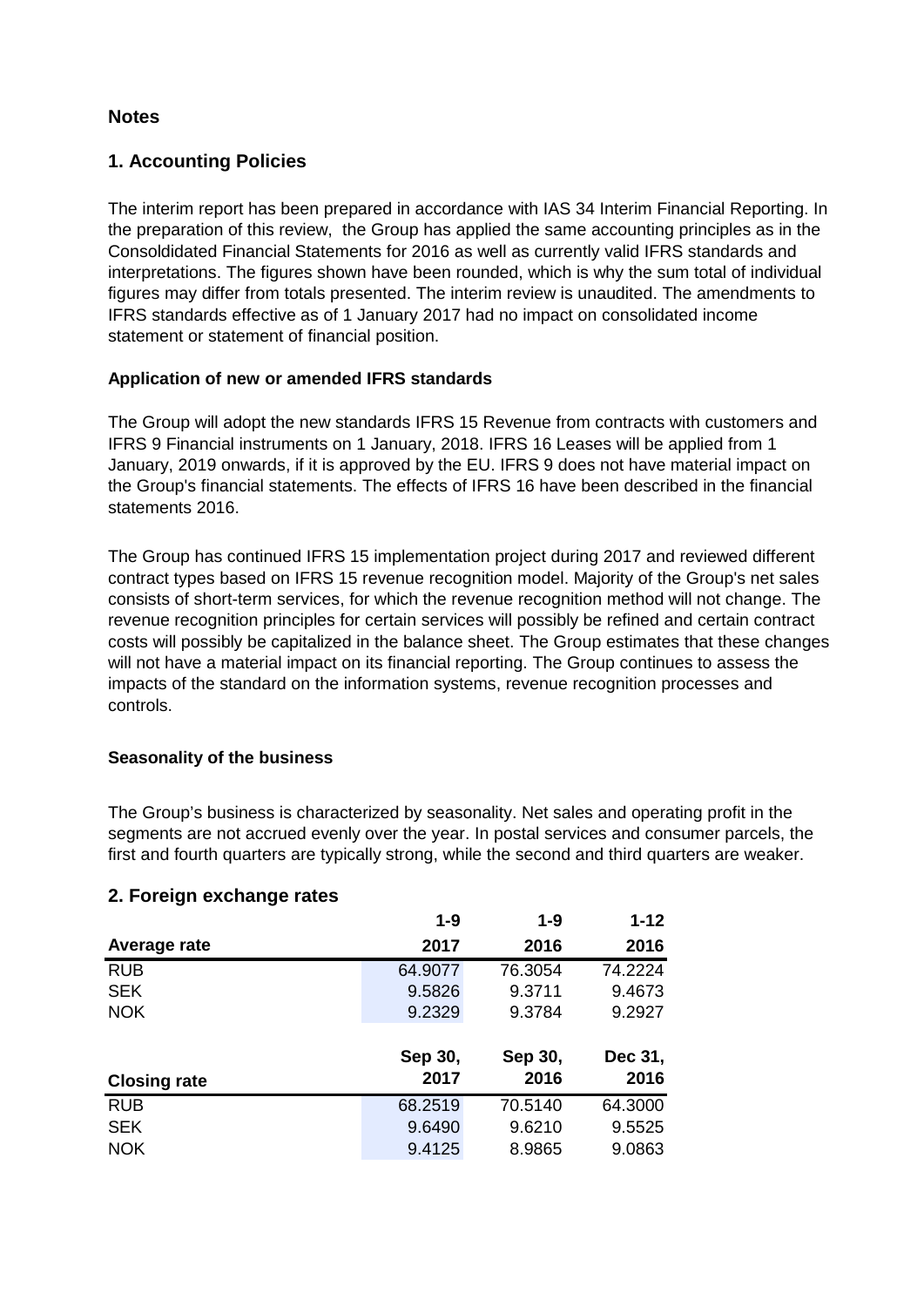#### **3. Operating segments**

#### **7-9 2017**

|                                               | Mail,           |        |         |                 | Other       |         |         |
|-----------------------------------------------|-----------------|--------|---------|-----------------|-------------|---------|---------|
|                                               | Parcel and      |        |         |                 | operations  |         |         |
|                                               | Logistics       | Itella | Opus-   | <b>Segments</b> | and         | Elimi-  | Group   |
| <b>EUR million</b>                            | <b>Services</b> | Russia | Capita  | total           | unallocated | nations | total   |
| External sales                                | 298.9           | 29.3   | 50.4    | 378.6           | 0.0         |         | 378.6   |
| Inter-segment sales                           | 12.5            | 0.1    | 2.1     | 14.6            | 1.1         | $-15.7$ |         |
| Net sales                                     | 311.4           | 29.4   | 52.5    | 393.2           | 1.1         | $-15.7$ | 378.6   |
| <b>EBITDA</b>                                 | 12.7            | 0.9    | $1.2$   | 14.8            | 3.2         |         | 17.9    |
| Special items included in EBITDA:             |                 |        |         |                 |             |         |         |
| Personnel restructuring costs                 | 0.9             | 0.1    | $-0.1$  | 0.9             | 0.0         |         | 0.9     |
| Disposals of subsidiaries, real-estates and   |                 |        |         |                 |             |         |         |
| businesses, net gain $(-)$ /loss $(+)$        |                 |        | 2.7     | 2.7             |             |         | 2.7     |
| Onerous contracts                             |                 |        |         |                 |             |         |         |
| Changes in contingent purchase considerations |                 |        |         |                 |             |         |         |
| Other                                         |                 |        | 0.1     | 0.1             | 0.8         |         | 0.8     |
| Special items included in EBITDA total        | 0.9             | 0.1    | 2.7     | 3.7             | 0.8         |         | 4.5     |
| <b>Adjusted EBITDA</b>                        | 13.7            | 1.0    | 3.9     | 18.5            | 3.9         |         | 22.4    |
| <b>Operating result</b>                       | 2.4             | $-0.8$ | $-35.4$ | $-33.8$         | $-1.2$      |         | $-35.0$ |
| Special items included in operating result:   |                 |        |         |                 |             |         |         |
| Special items included in EBITDA              | 0.9             | 0.1    | 2.7     | 3.7             | 0.8         |         | 4.5     |
| Impairment losses                             |                 |        | 34.2    | 34.2            |             |         | 34.2    |
| Special items total                           | 0.9             | 0.1    | 36.8    | 37.9            | 0.8         |         | 38.6    |
| Adjusted operating result                     | 3.4             | $-0.7$ | 1.4     | 4.1             | $-0.5$      |         | 3.6     |
| Financial income and expense                  |                 |        |         |                 |             |         | $-1.7$  |
| Profit/loss for the period before taxes       |                 |        |         |                 |             |         | $-36.7$ |

**7-9 2016**

|                                             | Mail,<br><b>Parcel and</b> |        |        |                 | Other             |         |        |
|---------------------------------------------|----------------------------|--------|--------|-----------------|-------------------|---------|--------|
|                                             | Logistics                  | Itella | Opus-  | <b>Segments</b> | operations<br>and | Elimi-  | Group  |
| <b>EUR million</b>                          | <b>Services</b>            | Russia | Capita | total           | unallocated       | nations | total  |
| <b>External sales</b>                       | 294.0                      | 26.9   | 55.1   | 376.0           | 0.0               |         | 376.0  |
| Inter-segment sales                         | 12.0                       | 0.0    | 1.7    | 13.7            | 1.1               | $-14.8$ |        |
| Net sales                                   | 306.0                      | 26.9   | 56.8   | 389.7           | 1.0               | $-14.8$ | 376.0  |
| <b>EBITDA</b>                               | 20.3                       | 1.0    | 4.7    | 26.1            | 13.1              |         | 39.2   |
| Special items included in EBITDA:           |                            |        |        |                 |                   |         |        |
| Personnel restructuring costs               | 1.4                        | 0.1    | 0.5    | 2.0             | 0.1               |         | 2.1    |
| Onerous contracts                           |                            | $-0.1$ |        | $-0.1$          |                   |         | $-0.1$ |
| Other                                       |                            |        | 0.2    | 0.2             |                   |         | 0.2    |
| Special items included in EBITDA total      | 1.4                        | 0.0    | 0.7    | 2.1             | -9.2              |         | $-7.1$ |
| <b>Adjusted EBITDA</b>                      | 21.7                       | 1.1    | 5.4    | 28.2            | 3.9               |         | 32.1   |
| <b>Operating result</b>                     | 9.6                        | $-0.7$ | 2.1    | 11.1            | 7.7               |         | 18.8   |
| Special items included in operating result: |                            |        |        |                 |                   |         |        |
| Special items included in EBITDA            | 1.4                        | 0.0    | 0.7    | 2.1             | $-9.2$            |         | $-7.1$ |
| Special items total                         | 1.4                        | 0.0    | 0.7    | 2.1             | -9.2              |         | $-7.1$ |
| <b>Adjusted operating result</b>            | 11.0                       | $-0.6$ | 2.8    | 13.3            | $-1.6$            |         | 11.7   |
| Financial income and expense                |                            |        |        |                 |                   |         | $-2.0$ |
| Profit/loss for the period before taxes     |                            |        |        |                 |                   |         | 16.8   |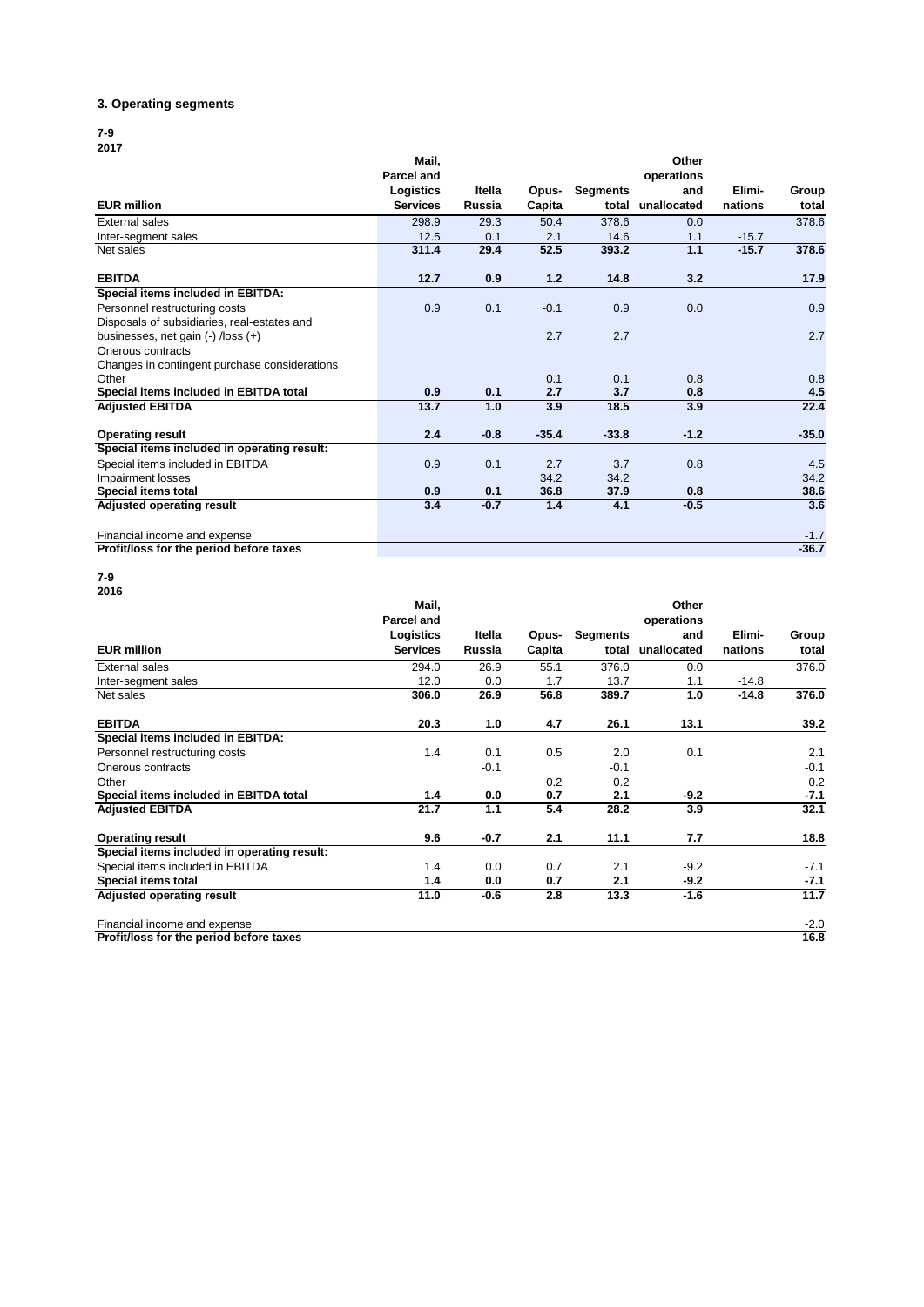#### **1-9 2017**

| <b>2017</b>                                   |                   |               |         |                 |             |         |         |
|-----------------------------------------------|-------------------|---------------|---------|-----------------|-------------|---------|---------|
|                                               | Mail.             |               |         |                 | Other       |         |         |
|                                               | <b>Parcel and</b> |               |         |                 | operations  |         |         |
|                                               | Logistics         | Itella        | Opus-   | <b>Segments</b> | and         | Elimi-  | Group   |
| <b>EUR million</b>                            | <b>Services</b>   | <b>Russia</b> | Capita  | total           | unallocated | nations | total   |
| External sales                                | 943.2             | 86.0          | 165.5   | 1,194.7         | 0.0         |         | 1,194.7 |
| Inter-segment sales                           | 38.0              | 0.1           | 6.0     | 44.1            | 3.5         | $-47.6$ |         |
| Net sales                                     | 981.2             | 86.1          | 171.5   | 1,238.9         | 3.5         | $-47.6$ | 1,194.7 |
| <b>EBITDA</b>                                 | 52.1              | 1.8           | $-2.1$  | 51.8            | 9.0         |         | 60.8    |
| Special items included in EBITDA:             |                   |               |         |                 |             |         |         |
| Personnel restructuring costs                 | 4.0               | 0.2           | $-0.2$  | 4.1             | 0.4         |         | 4.5     |
| Disposals of subsidiaries, real-estates and   |                   |               |         |                 |             |         |         |
| businesses, net gain (-) /loss (+)            |                   |               | 9.9     | 9.9             | $-2.0$      |         | 7.9     |
| Onerous contracts                             |                   | 0.0           |         | 0.0             |             |         | 0.0     |
| Changes in contingent purchase considerations |                   |               | 2.5     | 2.5             |             |         | 2.5     |
| Other                                         |                   |               | 0.1     | 0.1             | 2.0         |         | 2.1     |
| Special items included in EBITDA total        | 4.0               | 0.2           | 12.3    | 16.5            | 0.4         |         | 17.0    |
| <b>Adjusted EBITDA</b>                        | 56.1              | 2.0           | 10.2    | 68.3            | 9.4         |         | 77.7    |
| <b>Operating result</b>                       | 20.6              | $-3.6$        | $-44.7$ | $-27.8$         | $-4.8$      |         | $-32.5$ |
| Special items included in operating result:   |                   |               |         |                 |             |         |         |
| Special items included in EBITDA              | 4.0               | 0.2           | 12.3    | 16.5            | 0.4         |         | 17.0    |
| Impairment losses                             |                   |               | 35.0    | 35.0            |             |         | 35.0    |
| Special items total                           | 4.0               | 0.2           | 47.3    | 51.5            | 0.4         |         | 51.9    |
| Adjusted operating result                     | 24.6              | $-3.4$        | 2.5     | 23.8            | $-4.3$      |         | 19.4    |
| Financial income and expense                  |                   |               |         |                 |             |         | $-6.7$  |
| Profit/loss for the period before taxes       |                   |               |         |                 |             |         | $-39.3$ |

**1-9**

| 2016                                          |                            |               |        |                 |                     |         |         |
|-----------------------------------------------|----------------------------|---------------|--------|-----------------|---------------------|---------|---------|
|                                               | Mail,<br><b>Parcel and</b> |               |        |                 | Other<br>operations |         |         |
|                                               | Logistics                  | Itella        | Opus-  | <b>Segments</b> | and                 | Elimi-  | Group   |
| <b>EUR million</b>                            | <b>Services</b>            | <b>Russia</b> | Capita | total           | unallocated         | nations | total   |
| <b>External sales</b>                         | 905.9                      | 73.0          | 172.1  | 1,151.0         | 0.0                 |         | 1,151.0 |
| Inter-segment sales                           | 36.9                       | 0.0           | 6.9    | 43.8            | 3.8                 | $-47.5$ |         |
| Net sales                                     | 942.8                      | 73.1          | 179.0  | 1,194.8         | 3.8                 | $-47.5$ | 1,151.0 |
| <b>EBITDA</b>                                 | 46.7                       | 2.3           | 9.9    | 58.9            | 18.6                |         | 77.5    |
| Special items included in EBITDA:             |                            |               |        |                 |                     |         |         |
| Personnel restructuring costs                 | 14.5                       | 0.3           | 2.9    | 17.7            | 0.6                 |         | 18.4    |
| Disposals of subsidiaries, real-estates and   |                            |               |        |                 |                     |         |         |
| businesses, net gain $(-)$ /loss $(+)$        |                            |               | $-2.8$ | $-2.8$          | $-9.3$              |         | $-12.1$ |
| Onerous contracts                             |                            | $-2.4$        |        | $-2.4$          |                     |         | $-2.4$  |
| Changes in contingent purchase considerations |                            |               | 2.7    | 2.7             |                     |         | 2.7     |
| Other                                         | $-0.6$                     |               | 0.2    | $-0.4$          |                     |         | $-0.4$  |
| Special items included in EBITDA total        | 13.9                       | $-2.1$        | 3.1    | 15.0            | $-8.7$              |         | 6.3     |
| <b>Adjusted EBITDA</b>                        | 60.6                       | 0.2           | 13.0   | 73.9            | 9.9                 |         | 83.7    |
| <b>Operating result</b>                       | 15.6                       | $-2.5$        | 1.5    | 14.6            | 1.9                 |         | 16.5    |
| Special items included in operating result:   |                            |               |        |                 |                     |         |         |
| Special items included in EBITDA              | 13.9                       | $-2.1$        | 3.1    | 15.0            | $-8.7$              |         | 6.3     |
| Impairment losses                             |                            |               | 1.7    | 1.7             |                     |         | 1.7     |
| Special items total                           | 13.9                       | $-2.1$        | 4.7    | 16.6            | $-8.7$              |         | 7.9     |
| <b>Adjusted operating result</b>              | 29.5                       | $-4.5$        | 6.2    | 31.2            | $-6.8$              |         | 24.4    |
| Financial income and expense                  |                            |               |        |                 |                     |         | $-1.7$  |
| Profit/loss for the period before taxes       |                            |               |        |                 |                     |         | 14.8    |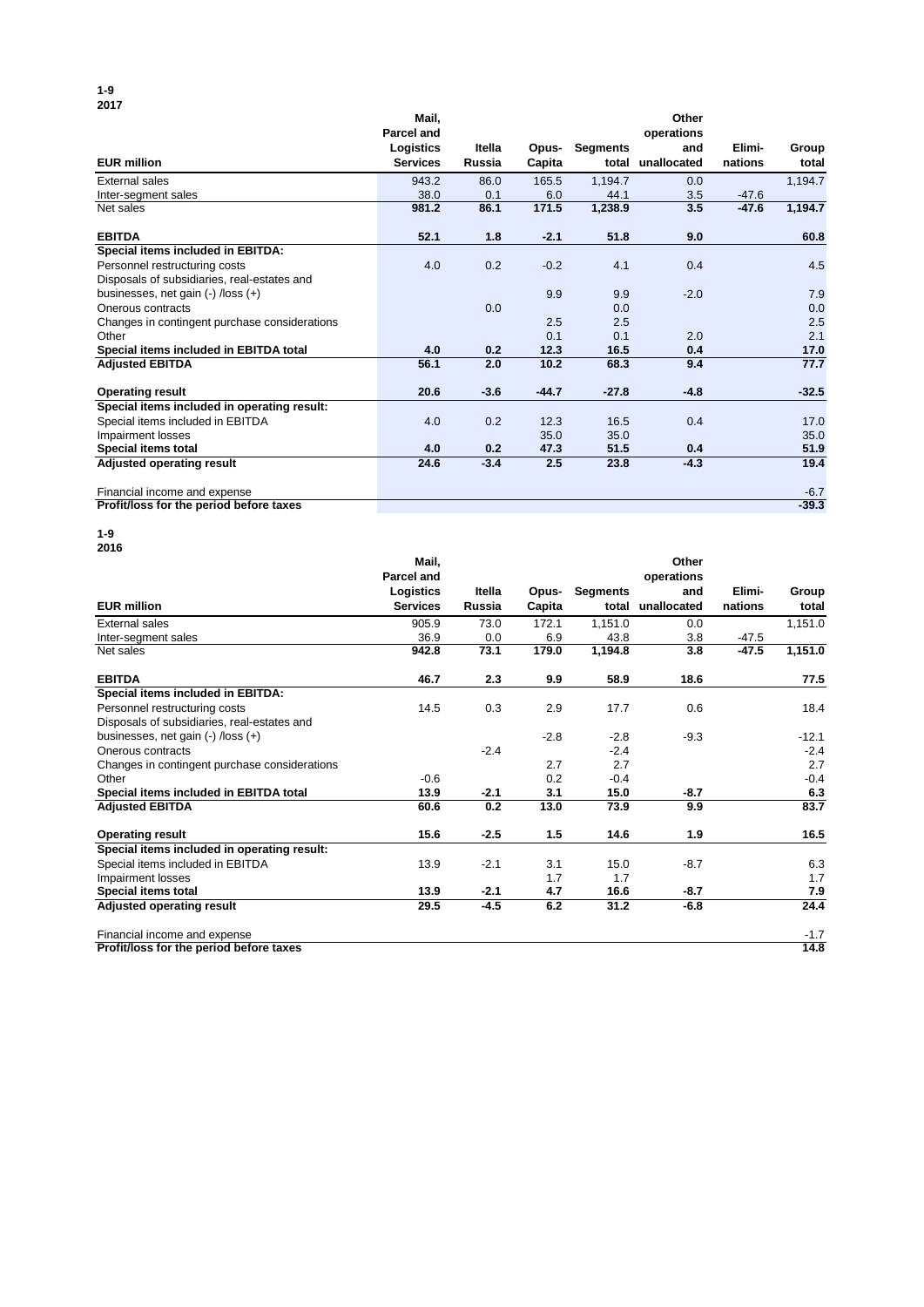#### **1-12 2016**

|                                               | Mail,<br>Parcel and |        |        |                 | Other<br>operations |         |         |
|-----------------------------------------------|---------------------|--------|--------|-----------------|---------------------|---------|---------|
|                                               | Logistics           | Itella | Opus-  | <b>Segments</b> | and                 | Elimi-  | Group   |
| <b>EUR million</b>                            | <b>Services</b>     | Russia | Capita | total           | unallocated         | nations | total   |
| External sales                                | 1,272.2             | 104.6  | 230.7  | 1,607.5         | 0.1                 |         | 1,607.6 |
| Inter-segment sales                           | 49.4                | 0.0    | 9.4    | 58.9            | 5.0                 | $-63.9$ |         |
| Net sales                                     | 1,321.6             | 104.6  | 240.1  | 1,666.4         | 5.1                 | -63.9   | 1,607.6 |
| <b>EBITDA</b>                                 | 76.9                | 3.9    | 12.2   | 93.0            | 23.1                |         | 116.0   |
| Special items included in EBITDA:             |                     |        |        |                 |                     |         |         |
| Personnel restructuring costs                 | 14.7                | 0.4    | 3.1    | 18.2            | 0.8                 |         | 18.9    |
| Disposals of subsidiaries, real-estates and   |                     |        |        |                 |                     |         |         |
| businesses, net gain $(-)$ /loss $(+)$        |                     |        | $-2.8$ | $-2.8$          | $-10.6$             |         | $-13.4$ |
| Onerous contracts                             |                     | $-1.7$ | 1.6    | 0.0             |                     |         | 0.0     |
| Changes in contingent purchase considerations |                     |        | 4.1    | 4.1             |                     |         | 4.1     |
| Other                                         | $-0.6$              |        | 0.8    | 0.2             | 0.9                 |         | 1.1     |
| Special items included in EBITDA total        | 14.1                | $-1.3$ | 6.8    | 19.7            | $-9.0$              |         | 10.7    |
| <b>Adjusted EBITDA</b>                        | 91.0                | 2.6    | 19.1   | 112.6           | 14.1                |         | 126.7   |
| <b>Operating result</b>                       | 34.6                | $-2.7$ | $-1.4$ | 30.5            | 0.2                 |         | 30.7    |
| Special items included in operating result:   |                     |        |        |                 |                     |         |         |
| Special items included in EBITDA              | 14.1                | $-1.3$ | 6.8    | 19.7            | $-9.0$              |         | 10.7    |
| Impairment losses                             |                     |        | 4.3    | 4.3             | 1.4                 |         | 5.7     |
| <b>Special items total</b>                    | 14.1                | $-1.3$ | 11.1   | 23.9            | -7.5                |         | 16.4    |
| Adjusted operating result                     | 48.7                | $-4.0$ | 9.7    | 54.4            | $-7.3$              |         | 47.1    |
| Financial income and expense                  |                     |        |        |                 |                     |         | $-1.2$  |

**Profit/loss for the period before taxes 29.5**

**Sep 30, 2017**

|                               | Mail.<br><b>Parcel and</b>   |                  |                 |                          | Other<br>operations |                   |                |
|-------------------------------|------------------------------|------------------|-----------------|--------------------------|---------------------|-------------------|----------------|
| <b>EUR million</b>            | Logistics<br><b>Services</b> | Itella<br>Russia | Opus-<br>Capita | <b>Segments</b><br>total | and<br>unallocated  | Elimi-<br>nations | Group<br>total |
| Assets                        | 540.5                        | 140.4            | 157.1           | 838.0                    | 291.6               | $-3.1$            | 1.126.5        |
| Liabilities                   | 331.7                        | 17.1             | 34.9            | 383.7                    | 249.1               | $-3.1$            | 629.7          |
| Capital expenditure           | 21.5                         | 1.4              | 4.6             | 27.5                     | 25.4                |                   | 52.9           |
| Depreciation and amortization | 31.5                         | 5.4              | 7.5             | 44.4                     | 13.7                |                   | 58.2           |
| Impairment losses             | 0.0                          | 0.1              | 35.1            | 35.1                     | 0.0                 |                   | 35.1           |
| Personnel at period-end       | 15,516                       | 2.476            | 1,285           | 19,277                   | 671                 |                   | 19,948         |
| Personnel at period-end, FTE  | 13,060                       | 2,323            | 1,253           | 16,636                   | 650                 |                   | 17,286         |

### **Sep 30, 2016**

| <b>EUR million</b>            |        |       |       |        |       |        |         |
|-------------------------------|--------|-------|-------|--------|-------|--------|---------|
| Assets                        | 525.9  | 140.5 | 203.9 | 870.4  | 434.8 | $-4.4$ | 1.300.8 |
| Liabilities                   | 298.1  | 25.0  | 39.1  | 362.2  | 352.0 | -4.4   | 709.8   |
| Capital expenditure           | 21.7   | 3.3   | 36.8  | 61.9   | 15.2  |        | 77.0    |
| Depreciation and amortization | 31.1   | 4.8   | 6.7   | 42.6   | 16.5  |        | 59.1    |
| Impairment losses             | 0.0    | 0.0   | 1.7   | 1.7    | 0.2   |        | 1.9     |
| Personnel at period-end       | 14.850 | 2.407 | 2.036 | 19.293 | 620   |        | 19.913  |
| Personnel at period-end, FTE  | 12.988 | 2.389 | 1.989 | 17.366 | 613   |        | 17.979  |

### **Dec 31, 2016**

| <b>EUR million</b>            |        |       |       |        |       |      |         |
|-------------------------------|--------|-------|-------|--------|-------|------|---------|
| Assets                        | 537.4  | 153.5 | 202.4 | 893.3  | 299.9 | -7.6 | 1.185.6 |
| Liabilities                   | 329.6  | 23.0  | 47.5  | 400.1  | 184.6 | -7.6 | 577.2   |
| Capital expenditure           | 31.6   | 4.7   | 38.5  | 74.8   | 25.6  |      | 100.4   |
| Depreciation and amortization | 42.2   | 6.5   | 9.4   | 58.1   | 21.2  |      | 79.2    |
| Impairment losses             | 0.1    | 0.0   | 4.3   | 4.4    | 1.6   |      | 6.1     |
| Personnel at period-end       | 15.455 | 2.389 | 2.051 | 19,895 | 602   |      | 20.497  |
| Personnel at period-end, FTE  | 13.557 | 2.377 | 1.991 | 17.925 | 594   |      | 18,519  |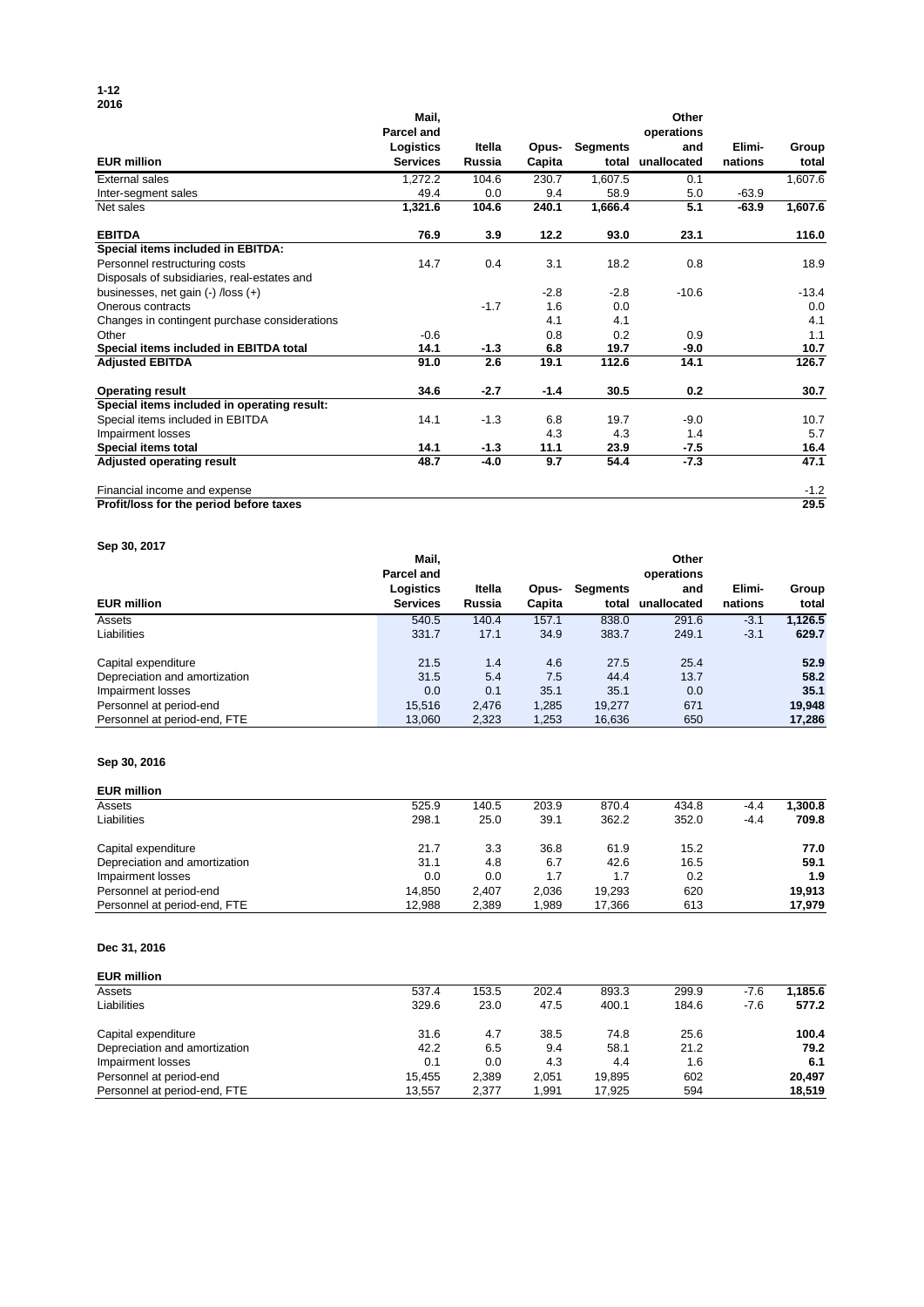#### **4. Net sales by geographical location**

|                    | 7-9   | 7-9   | 1-9     | $1 - 9$ | $1 - 12$ |
|--------------------|-------|-------|---------|---------|----------|
| <b>EUR million</b> | 2017  | 2016  | 2017    | 2016    | 2016     |
| Finland            | 296.2 | 285.7 | 928.9   | 899.2   | 1,261.9  |
| Scandinavia        | 29.4  | 38.1  | 96.6    | 103.1   | 133.2    |
| Russia             | 29.3  | 26.9  | 85.9    | 73.1    | 104.6    |
| Other countries    | 23.7  | 25.3  | 83.3    | 75.6    | 107.7    |
| <b>Total</b>       | 378.6 | 376.0 | 1.194.7 | 1.151.0 | 1.607.6  |

#### **5. Acquired businesses and business divestments**

According to press release 13th September 2017 OpusCapita has finalized the process of transferring Finance and Accounting Outsourcing business (FAO) to Norwegian private equity investor Longship. The net sales of the FAO business in 2016 was EUR 30 million. Earlier press release about the arrangement was given at 4th May 2017. In total 800 employees in 8 countries transferred to Longship. The divestment of FAO is an important strategic step for OpusCapita. It allows OpusCapita to focus on its core business in transaction and software business. The transaction had a nonrecurring negative impact on the Group's result.

OpusCapita acquired 13th July 2017 Swiss Billexco AG which operates in e-invoicing markets. The acquisition strengthens the buyer-supplier network and expands geographical reach. Billexco is a portal for electronic invoice exchange in both business-to-business and business-togovernment markets. Acquisition did not have a material effect on Group's income statement or balance sheet.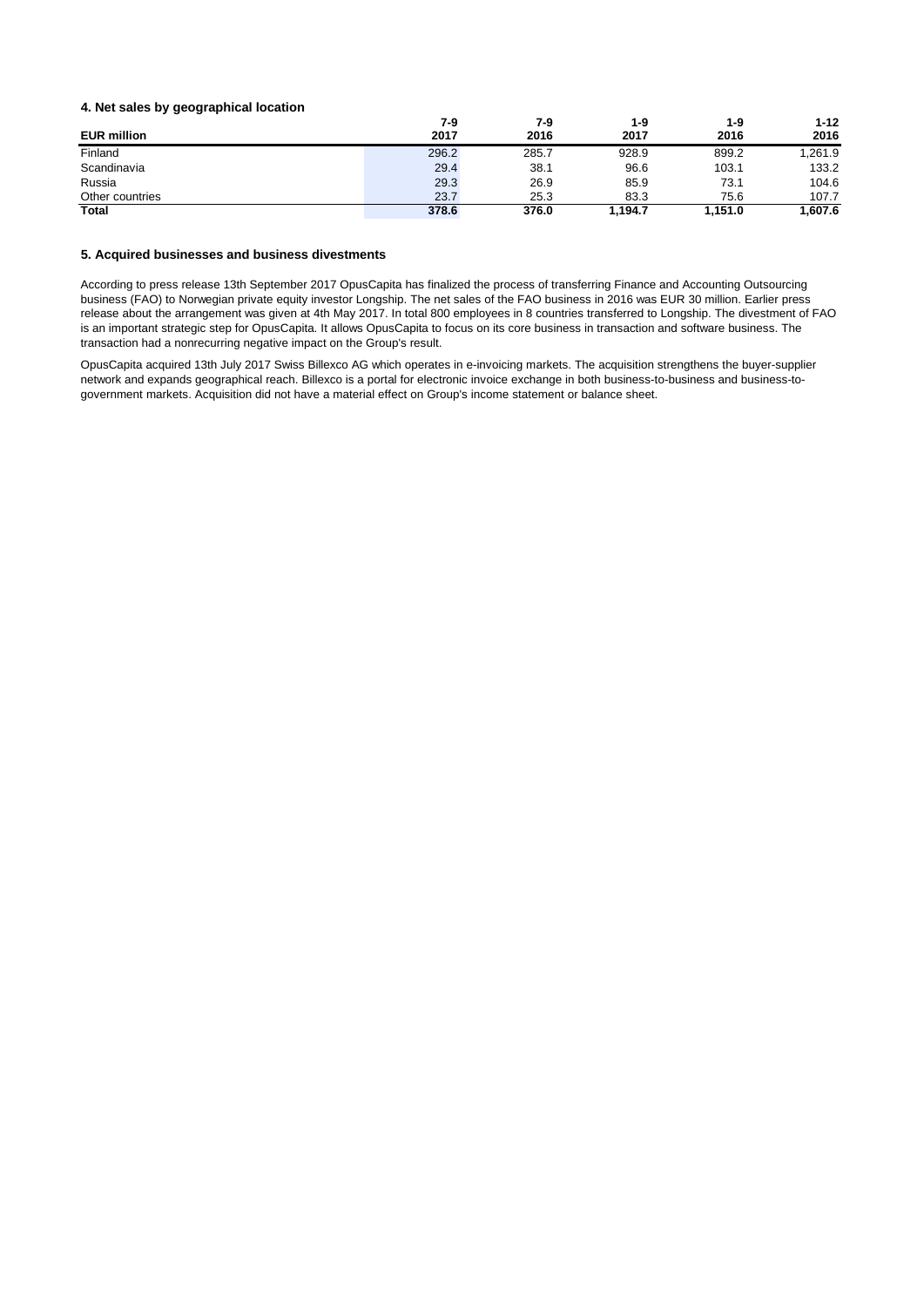# **6. Property, plant and equipment**

| <b>EUR million</b>                       |         | Sep 30, 2017 Sep 30, 2016 Dec 31, 2016 |         |
|------------------------------------------|---------|----------------------------------------|---------|
| Carrying amount on Jan 1                 | 360.5   | 406.0                                  | 406.0   |
| Additions                                | 39.2    | 29.7                                   | 52.1    |
| Disposals and transfers between items    | $-3.1$  | $-53.3$                                | $-58.6$ |
| Depreciation and impairment              | $-43.1$ | $-46.1$                                | $-62.1$ |
| <b>Translation differences</b>           | $-7.2$  | 12.9                                   | 22.9    |
| Carrying amount at the end of the period | 346.3   | 349.2                                  | 360.5   |

# **7. Intangible assets**

| <b>EUR million</b>                       |         | Sep 30, 2017 Sep 30, 2016 Dec 31, 2016 |         |
|------------------------------------------|---------|----------------------------------------|---------|
| Carrying amount on Jan 1                 | 274.4   | 236.7                                  | 236.7   |
| Additions                                | 14.0    | 55.5                                   | 63.3    |
| Disposals and transfers between items    | $-0.1$  | $-0.2$                                 | 0.0     |
| Depreciation and impairment              | $-49.4$ | $-14.9$                                | $-22.6$ |
| <b>Translation differences</b>           | $-1.2$  | $-0.7$                                 | $-3.0$  |
| Carrying amount at the end of the period | 237.7   | 276.4                                  | 274.4   |

Impairment loss of EUR 33,9 million was recognized on the goodwill of the OpusCapita CGU based on the annual impairment test.

### **8. Net debt and liquid funds**

|                                  |                   | <b>Borrowings</b> |                   |                           |             |                |
|----------------------------------|-------------------|-------------------|-------------------|---------------------------|-------------|----------------|
|                                  |                   | on finance        | <b>Borrowings</b> |                           | <b>Debt</b> |                |
| <b>EUR million</b>               | <b>Borrowings</b> | leases            | total             | Liquid funds certificates |             | Net debt total |
| Carrying amount on Jan 1, 2017   | 100.4             | 31.6              | 132.1             | 159.9                     | 54.7        | $-82.5$        |
| Cash flows                       | 60.2              | $-9.4$            | 50.7              | $-26.9$                   | 10.0        | 67.6           |
| <b>Business acquisitions</b>     | 0.0               | 0.0               | 0.0               | 0.0                       | 0.0         | 0.0            |
| Effect of exchange rates changes | 0.0               | 0.0               | 0.0               | $-0.4$                    | 0.0         | 0.1            |
| Other non-cash items             | $-0.3$            | 0.2               | 0.0               | 0.0                       | 0.0         | 0.2            |
| Carrying amount on Sep 30, 2017  | 160.3             | 22.4              | 182.8             | 132.5                     | 64.7        | $-14.5$        |
| Fair value on<br>Sep 30, 2017    | 160.7             | 22.4              | 183.2             |                           |             |                |

| <b>EUR million</b>               |              | <b>Borrowings</b> | <b>Borrowings</b><br>on finance<br>leases | <b>Borrowings</b><br>total | Liquid funds certificates | <b>Debt</b> | Net debt total |
|----------------------------------|--------------|-------------------|-------------------------------------------|----------------------------|---------------------------|-------------|----------------|
| Carrying amount on Jan 1, 2016   |              | 250.8             | 39.5                                      | 290.3                      | 258.8                     | 95.0        | $-63.5$        |
| Cash flows                       |              | $-5.8$            | $-10.1$                                   | $-16.0$                    | $-23.3$                   | 0.1         | 7.2            |
| <b>Business acquisitions</b>     |              | 5.6               | 2.2                                       | 7.8                        | 0.0                       | 0.0         | 7.8            |
| Effect of exchange rates changes |              | $-0.2$            | 0.0                                       | $-0.2$                     | 0.4                       | 0.0         | $-0.7$         |
| Other non-cash items             |              | 0.0               | 2.4                                       | 2.4                        | 0.0                       | 0.0         | 2.4            |
| Carrying amount on Sep 30, 2016  |              | 250.2             | 34.1                                      | 284.3                      | 236.0                     | 95.1        | $-46.7$        |
| Fair value on                    | Sep 30, 2016 | 255.4             | 34.1                                      | 289.5                      |                           |             |                |

|                                  |                   | <b>Borrowings</b> |                   |                           |                |                |
|----------------------------------|-------------------|-------------------|-------------------|---------------------------|----------------|----------------|
|                                  |                   | on finance        | <b>Borrowings</b> |                           | <b>Debt</b>    |                |
| <b>EUR million</b>               | <b>Borrowings</b> | leases            | total             | Liquid funds certificates |                | Net debt total |
| Carrying amount on Jan 1, 2016   | 250.8             | 39.5              | 290.3             | 258.8                     | 95.0           | $-63.5$        |
| Cash flows                       | $-159.1$          | $-11.6$           | $-170.7$          | $-100.7$                  | $-40.3$        | $-29.7$        |
| <b>Business acquisitions</b>     | 9.8               | 2.2               | 12.1              | 1.0                       | $\blacksquare$ | 11.1           |
| Effect of exchange rates changes | 0.1               | 0.0               | 0.1               | 0.8                       | $\blacksquare$ | $-0.7$         |
| Other non-cash items             | $-1.2$            | 1.4               | 0.3               | $\overline{\phantom{a}}$  | $\blacksquare$ | 0.3            |
| Carrying amount on Dec 31, 2016  | 100.4             | 31.6              | 132.1             | 159.9                     | 54.7           | $-82.5$        |
| Fair value on<br>Dec 31, 2016    | 104.3             | 31.6              | 135.9             |                           |                |                |

| <b>EUR million</b>                                |       | Sep 30, 2017 Sep 30, 2016 Dec 31, 2016 |       |
|---------------------------------------------------|-------|----------------------------------------|-------|
| Cash and cash equivalents                         | 84.4  | 138.4                                  | 82.0  |
| Money market investments and investments in bonds | 48.1  | 97.6                                   | 77.9  |
| <b>Liquid funds</b>                               | 132.5 | 236.0                                  | 159.9 |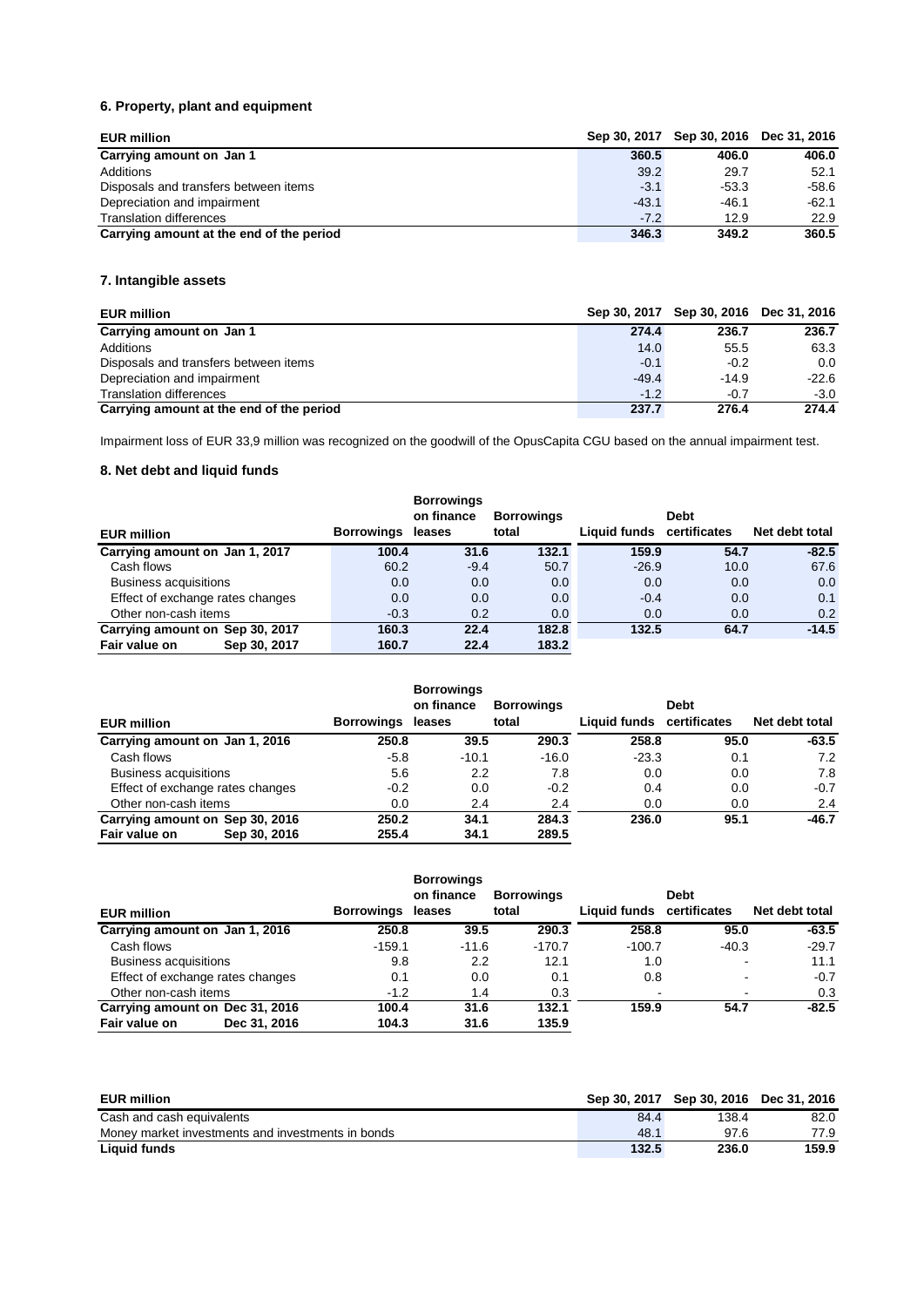# **9. Fair value hierarchy of financial assets and liabilities measured at fair value**

| <b>EUR million</b>                              | <b>Total</b> | Level 1        | Level 2 | Level 3          |
|-------------------------------------------------|--------------|----------------|---------|------------------|
| Sep 30, 2017                                    |              |                |         |                  |
| Financial assets measured at fair value         |              |                |         |                  |
| <b>Current financial assets</b>                 |              |                |         |                  |
| Money market investments                        | 60.4         |                | 60.4    |                  |
| <b>Bonds</b>                                    | 21.6         | 17.3           | 4.3     |                  |
| Derivative contracts                            |              |                |         |                  |
| Currency derivatives, non-hedge accounting      | 0.0          |                | 0.0     |                  |
| Equity fund investments                         | 0.1          |                |         | 0.1              |
| <b>Total</b>                                    | 82.2         | 17.3           | 64.8    | 0.1              |
| Financial liabilities measured at fair value    |              |                |         |                  |
| Other non-current liabilities                   |              |                |         |                  |
| Derivative contracts                            |              |                |         |                  |
| Interest rate derivatives, hedge accounting     | 0.9          |                | 0.9     |                  |
| Written put option                              | 4.8          |                |         | 4.8              |
| Trade payables and other liabilities            |              |                |         |                  |
| Derivative contracts                            |              |                |         |                  |
| Currency derivatives, non-hedge accounting      | 0.0          |                | 0.0     |                  |
| Currency derivatives, hedge accounting          | 0.0          |                | 0.0     |                  |
| <b>Total</b>                                    | 5.8          |                | 1.0     | $\overline{4.8}$ |
|                                                 |              |                |         |                  |
| <b>EUR million</b>                              | <b>Total</b> | Level 1        | Level 2 | Level 3          |
| Sep 30, 2016                                    |              |                |         |                  |
| Financial assets measured at fair value         |              |                |         |                  |
| Non-current receivables                         |              |                |         |                  |
| Other non-current investments                   | 6.0          |                |         | 6.0              |
| <b>Current financial assets</b>                 |              |                |         |                  |
| Money market investments                        | 108.0        |                | 108.0   |                  |
| <b>Bonds</b>                                    | 34.7         | 25.6           | 9.1     |                  |
| Derivative contracts                            |              |                |         |                  |
| Currency derivatives, non-hedge accounting      | 0.1          |                | 0.1     |                  |
| Interest rate derivatives, non-hedge accounting | 0.3          |                | 0.3     |                  |
| Equity fund investments                         | 0.2          |                |         | 0.2              |
| <b>Total</b>                                    | 149.3        | 25.6           | 117.5   | 6.2              |
|                                                 |              |                |         |                  |
| Financial liabilities measured at fair value    |              |                |         |                  |
| Trade payables and other liabilities            |              |                |         |                  |
| Derivative contracts                            |              |                |         |                  |
| Currency derivatives, non-hedge accounting      | 0.1          |                | 0.1     |                  |
| Currency derivatives, hedge accounting          | 0.1          |                | 0.1     |                  |
| <b>Total</b>                                    | 0.2          | $\blacksquare$ | 0.2     |                  |

No transfers between the fair value hierarchy levels have been made during the reporting periods. The Group identifies and recognizes transfers between different levels as the transaction is excercised or at the moment when the parametres change materially.

Hierarchy levels:

**Level 1:** Fair values are based on the quoted prices of identical asset groups or liabilities in active markets.

Level 2: Fair values are, to a significant degree, based on data other than quoted prices included in level 1, but on data that can be either directly or indirectly verified for the asset group or liability in question. To determine the fair value of these instruments, the Group uses generally accepted valuation models that are, to a significant degree, based on verifiable market data.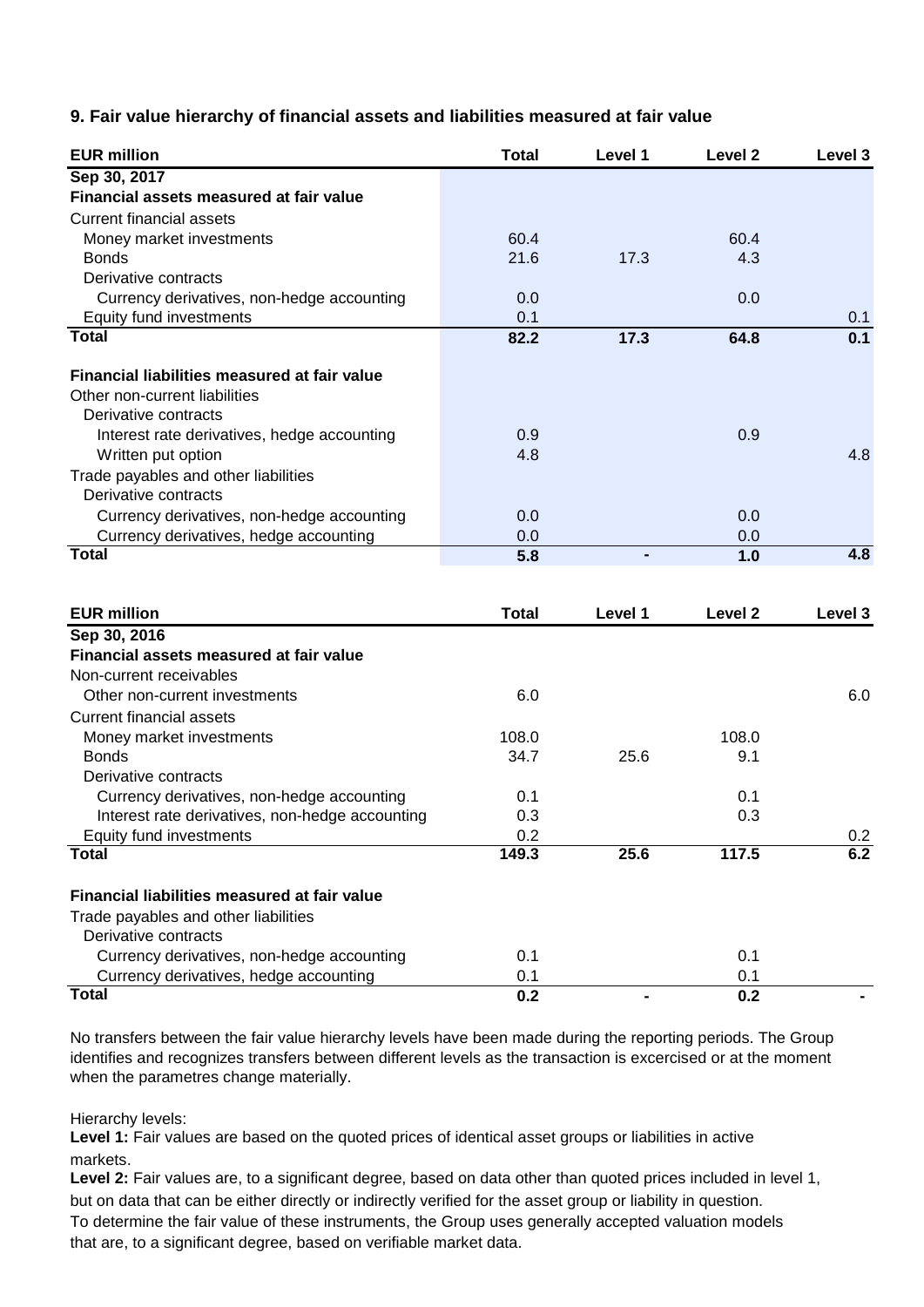Level 3: Fair values are based on data regarding the asset group or liability that is not based on verifiable market data.

Investments in money markets instruments are measured at fair value by employing the market interest rate curves on the reporting date. The fair values of investments in bonds are based on the quoted market prices on the reporting date (Level 1) or a price based on observable market information (Level 2). The measurement of equity funds relies on valuations delivered by external investment managers, based on the general valuation techniques used by asset managers. The fair value of currency forward contracts is calculated by measuring forward contracts against the forward rates on the reporting date. The fair values of interest rate swaps are calculated by discounting the forecast cash flows of the contracts with the market interest rate curves on the reporting date. The fair value of the written put option is based on the expected contractual cash flows.

# **10. Contingent liabilities**

| <b>EUR million</b>     |       | Sep 30, 2017 Sep 30, 2016 Dec 31, 2016 |       |
|------------------------|-------|----------------------------------------|-------|
| Pledges for own behalf |       | 7.6                                    | 8.3   |
| Lease commitments      | 294.0 | 324.7                                  | 326.8 |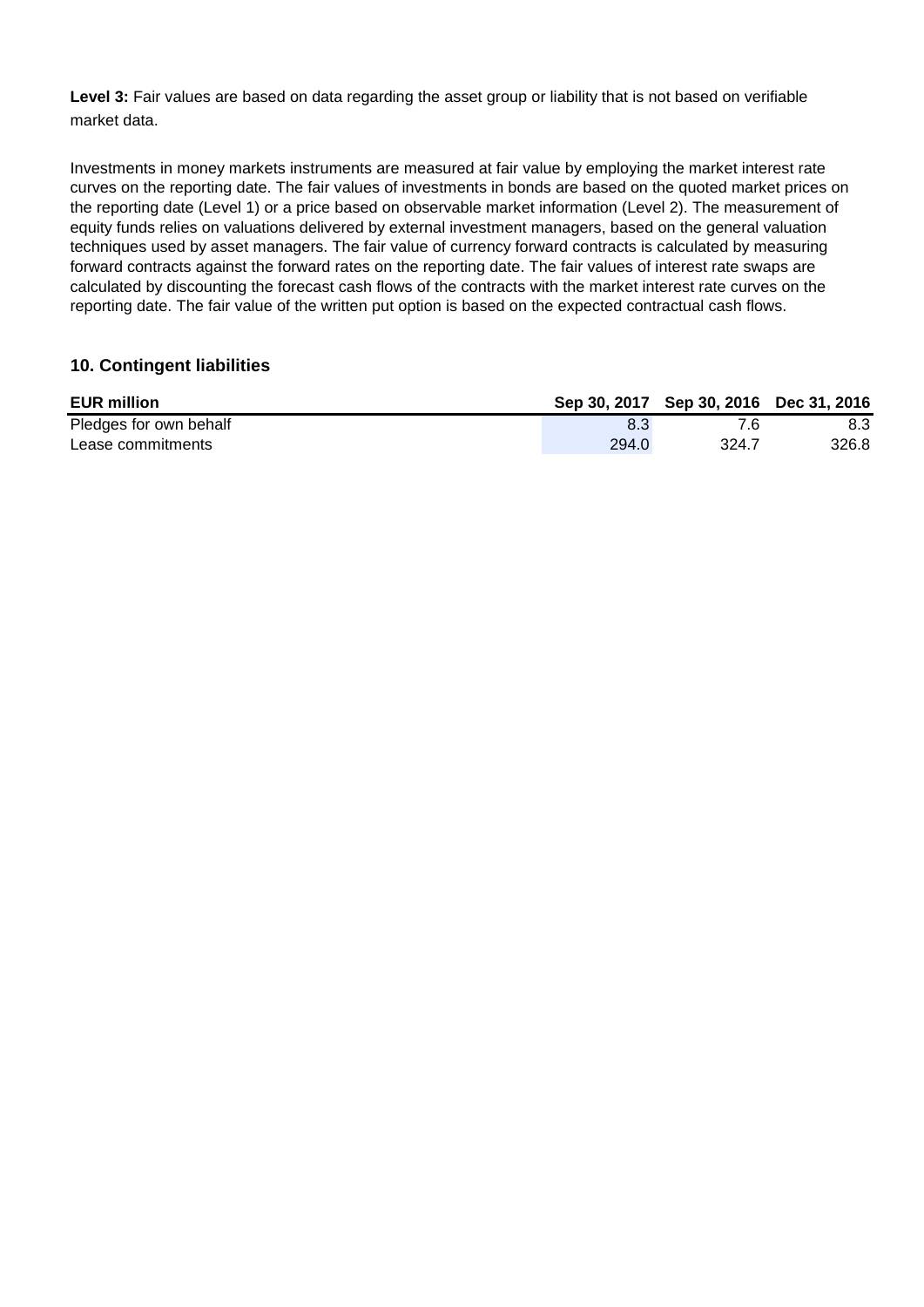# **Legal proceedings**

In 2011 and 2012, seven financial institutions submitted a claim primarily against Posti and secondarily against Posti and the State of Finland in order to receive compensation for the value-added tax charged by Posti on its postal services in 1999–2014. The claim is based on the allegation that the Finnish Value Added Tax Act had been, and would still be, contrary to the EU's Value Added Tax Directive. Posti has submitted a recourse claim against the State of Finland, demanding it to refund Posti for any sums that Posti may be ordered to pay in the legal proceedings initiated by the financial institutions. The recourse claim is pending until the claims by the financial institutions have been processed and a final ruling issued.

The claims were rejected in their entirety by a decision of the Helsinki District Court on September 18, 2015, and by a decision of the Helsinki Court of Appeal on September 14, 2017. Six of the plaintiffs had appealed the District Court's decision to the Court of Appeal. The total amount of the compensations claimed in the Court of Appeal was approximately EUR 99 million, and the interest claimed amounted to approximately EUR 59 million on September 30, 2017.

If the plaintiffs lodge further appeals against the decision, it may take several years until all of the final court orders are rendered in the matter. In Posti's view, the allegations made by the plaintiffs are without merit and it has not recognized any receivables or provisions in its financials based on the claims made.

| <b>EUR million</b>             |        | Sep 30, 2017 Sep 30, 2016 Dec 31, 2016 |     |
|--------------------------------|--------|----------------------------------------|-----|
| <b>Currency derivatives</b>    |        |                                        |     |
| Non-hedge accounting           |        |                                        |     |
| Fair value                     | 0.0    | 0.1                                    | 0.0 |
| Nominal value                  | 10.2   | 7.2                                    | 4.6 |
| Hedge accounting               |        |                                        |     |
| Fair value                     | 0.0    | $-0.1$                                 | 0.0 |
| Nominal value                  | 3.1    | 6.1                                    | 3.4 |
| <b>Interest rate derivates</b> |        |                                        |     |
| Non-hedge accounting           |        |                                        |     |
| Fair value                     |        | 0.3                                    |     |
| Nominal value                  |        | 70.0                                   |     |
| Hedge accounting               |        |                                        |     |
| Fair value                     | $-0.9$ |                                        |     |
| Nominal value                  | 60.0   |                                        |     |

### **Derivative contracts**

# **11. Events after the reporting period and changes in the Group structure**

Events after the reporting period and changes in the Group structure have been included in the management commentary section.